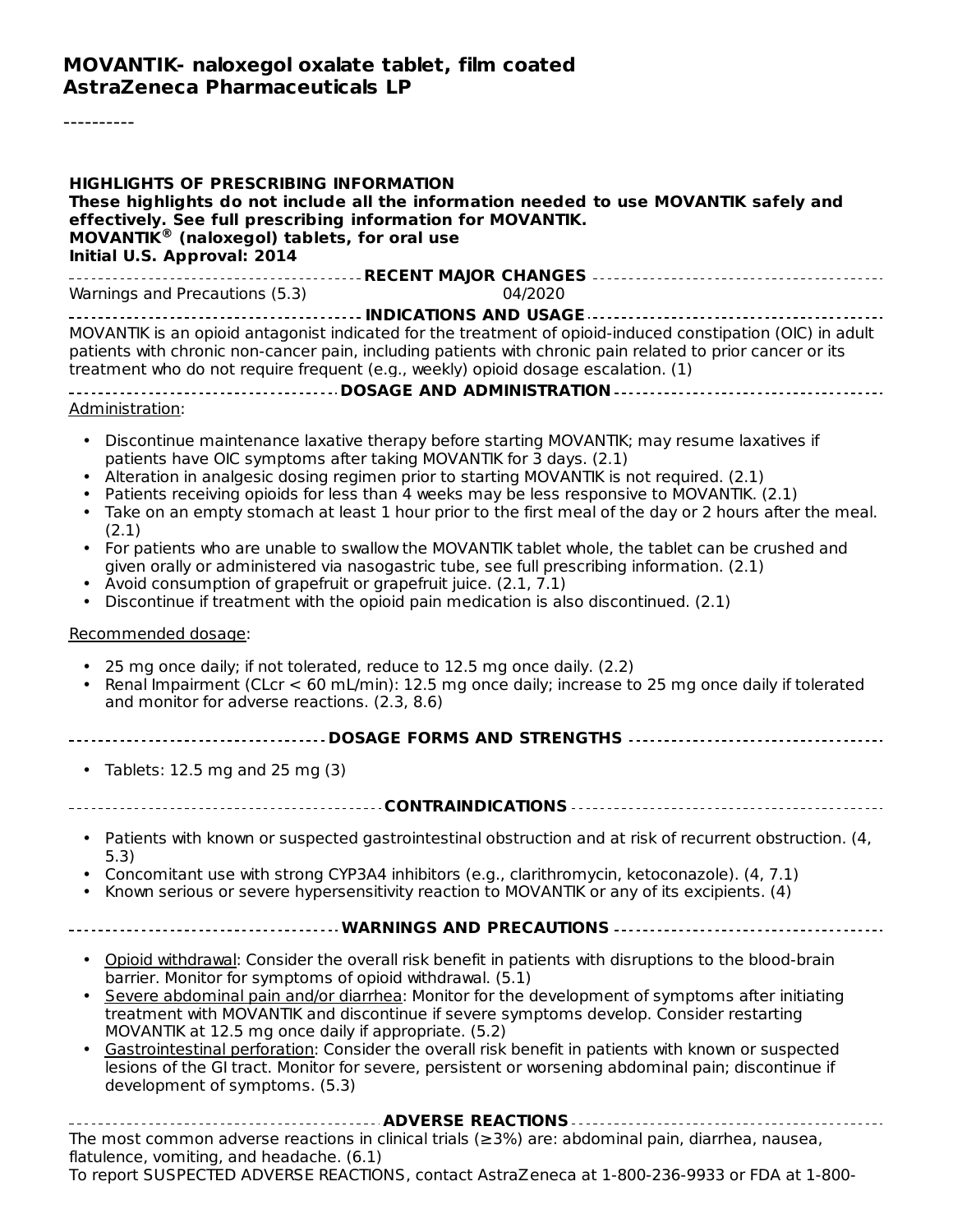To report SUSPECTED ADVERSE REACTIONS, contact AstraZeneca at 1-800-236-9933 or FDA at 1-800- FDA-1088 or www.fda.gov/medwatch.

#### **DRUG INTERACTIONS**

- Moderate CYP3A4 inhibitors (e.g., diltiazem, erythromycin, verapamil): Increased naloxegol concentrations; avoid concomitant use; if unavoidable, reduce dosage to 12.5 mg once daily and monitor for adverse reactions. (2.4, 7.1)
- Strong CYP3A4 inducers (e.g., rifampin): Decreased concentrations of naloxegol; concomitant use is not recommended. (7.1)
- Other opioid antagonists: Potential for additive effect and increased risk of opioid withdrawal; avoid concomitant use. (7.1)

**USE IN SPECIFIC POPULATIONS**

- Pregnancy: May precipitate opioid withdrawal in pregnant women and the fetus. (8.1)
- Lactation: Breastfeeding not recommended. (8.2)
- Hepatic Impairment: Avoid in severe impairment. (8.7)

#### **See 17 for PATIENT COUNSELING INFORMATION and Medication Guide.**

**Revised: 4/2020**

## **FULL PRESCRIBING INFORMATION: CONTENTS\***

#### **1 INDICATIONS AND USAGE**

#### **2 DOSAGE AND ADMINISTRATION**

- 2.1 Administration Instructions
- 2.2 Adult Dosage
- 2.3 Dosage in Adult Patients with Renal Impairment
- 2.4 Dosage Recommendations due to Drug Interactions

#### **3 DOSAGE FORMS AND STRENGTHS**

#### **4 CONTRAINDICATIONS**

#### **5 WARNINGS AND PRECAUTIONS**

- 5.1 Opioid Withdrawal
- 5.2 Severe Abdominal Pain and/or Diarrhea
- 5.3 Gastrointestinal Perforation

#### **6 ADVERSE REACTIONS**

- 6.1 Clinical Trials Experience
- 6.2 Postmarketing Experience

#### **7 DRUG INTERACTIONS**

7.1 Effects of Other Drugs on MOVANTIK

#### **8 USE IN SPECIFIC POPULATIONS**

- 8.1 Pregnancy
- 8.2 Lactation
- 8.4 Pediatric Use
- 8.5 Geriatric Use
- 8.6 Renal Impairment
- 8.7 Hepatic Impairment

## **10 OVERDOSAGE**

#### **11 DESCRIPTION**

#### **12 CLINICAL PHARMACOLOGY**

- 12.1 Mechanism of Action
- 12.2 Pharmacodynamics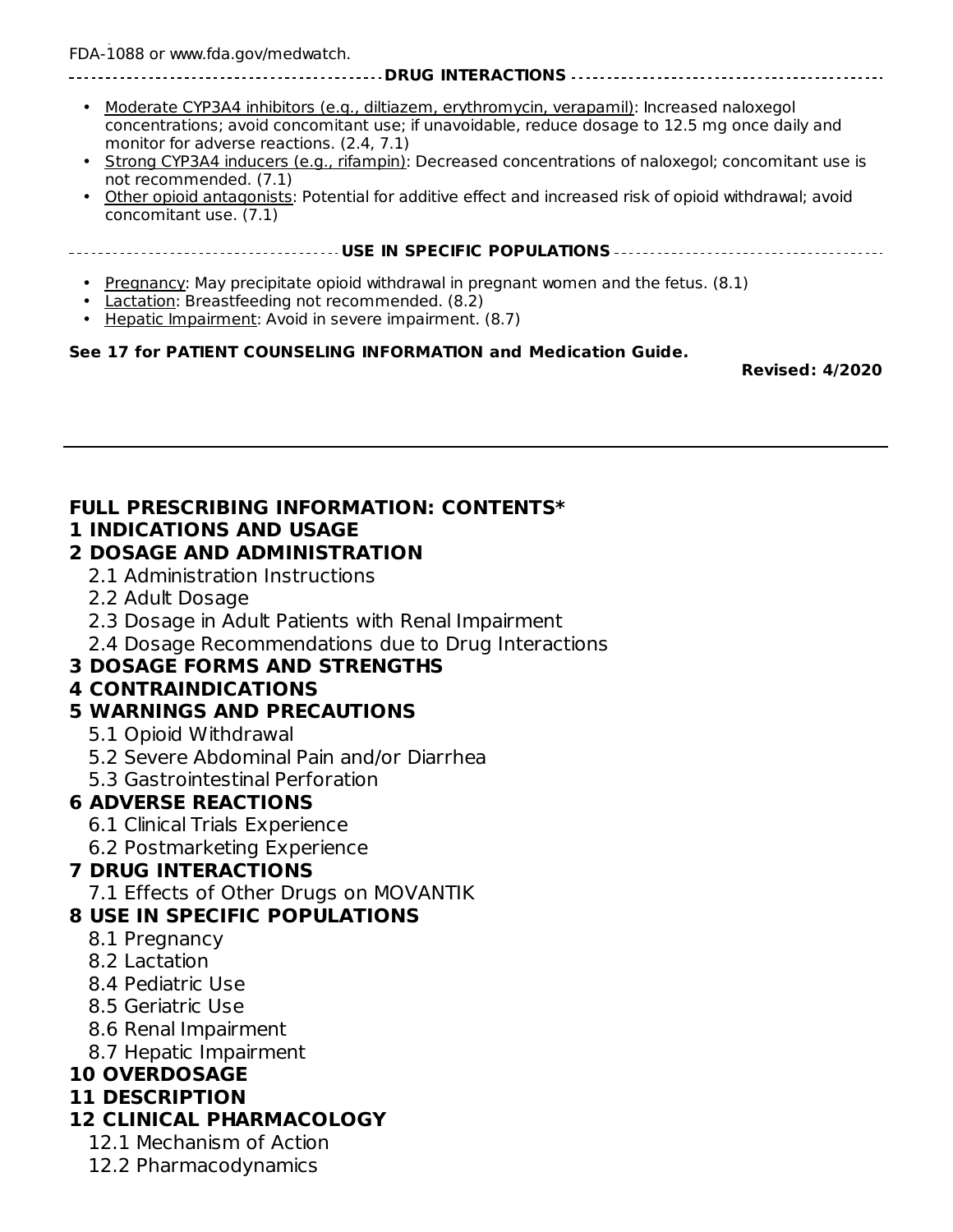### **13 NONCLINICAL TOXICOLOGY**

13.1 Carcinogenesis, Mutagenesis, Impairment of Fertility

#### **14 CLINICAL STUDIES**

### **16 HOW SUPPLIED/STORAGE AND HANDLING**

#### **17 PATIENT COUNSELING INFORMATION**

\* Sections or subsections omitted from the full prescribing information are not listed.

#### **FULL PRESCRIBING INFORMATION**

### **1 INDICATIONS AND USAGE**

MOVANTIK $^{\circledR}$  is indicated for the treatment of opioid-induced constipation (OIC) in adult patients with chronic non-cancer pain, including patients with chronic pain related to prior cancer or its treatment who do not require frequent (e.g., weekly) opioid dosage escalation.

## **2 DOSAGE AND ADMINISTRATION**

#### **2.1 Administration Instructions**

- Discontinue all maintenance laxative therapy prior to initiation of MOVANTIK. Laxative(s) can be used as needed if there is a suboptimal response to MOVANTIK after three days.
- Alteration in analgesic dosing regimen prior to initiating MOVANTIK is not required.
- Patients receiving opioids for less than 4 weeks may be less responsive to MOVANTIK [see Clinical Studies (14)].
- Take MOVANTIK on an empty stomach at least 1 hour prior to the first meal of the day or 2 hours after the meal.
- For patients who are unable to swallow the MOVANTIK tablet whole, the tablet can be crushed to a powder, mixed with 4 ounces (120 mL) of water, and drunk immediately. The glass should be refilled with 4 ounces (120 mL) of water, stirred and the contents drunk.
- MOVANTIK can also be administered via a nasogastric (NG) tube, as follows:
- 1. Flush the NG tube with 1 ounce (30 mL) of water using a 60 mL syringe.
- 2. Crush the tablet to a powder in a container and mix with approximately 2 ounces (60 mL) of water.
- 3. Draw up the mixture using the 60 mL syringe and administer the syringe contents through the NG tube.
- 4. Add approximately 2 ounces (60 mL) of water to the same container used to prepare the dose of MOVANTIK.
- 5. Draw up the water using the same 60 mL syringe and use all the water to flush the NG tube and any remaining medicine from the NG tube into the stomach.
- Avoid consumption of grapefruit or grapefruit juice during treatment with MOVANTIK.
- Discontinue MOVANTIK if treatment with the opioid pain medication is also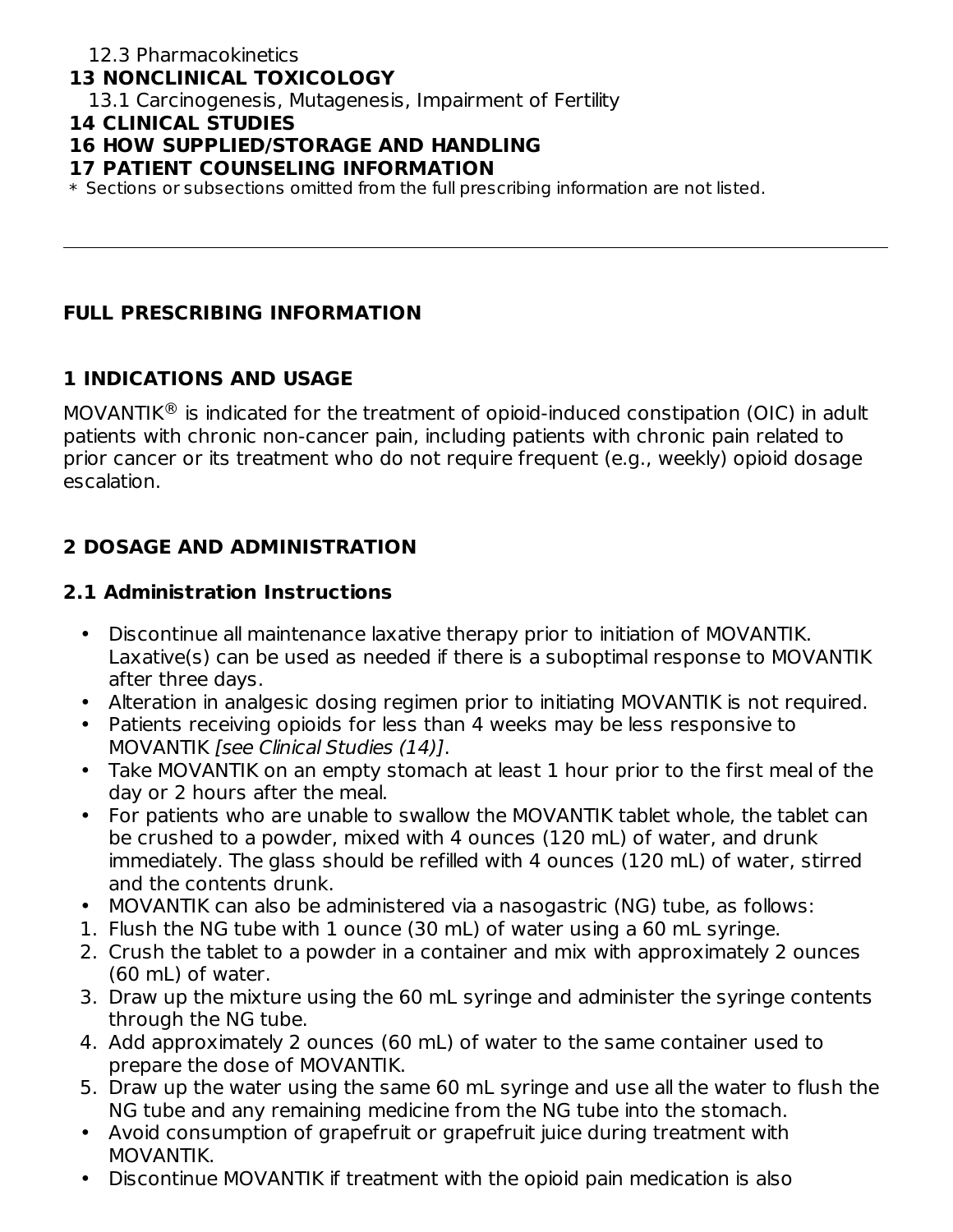Discontinue MOVANTIK if treatment with the opioid pain medication is also discontinued.

### **2.2 Adult Dosage**

The recommended MOVANTIK dosage is 25 mg once daily in the morning. If patients are not able to tolerate MOVANTIK, reduce the dosage to 12.5 mg once daily [see Clinical Pharmacology (12.2)].

### **2.3 Dosage in Adult Patients with Renal Impairment**

The starting dosage for patients with creatinine clearance (CLcr) <60 mL/min (i.e., patients with moderate, severe, or end-stage renal impairment) is 12.5 mg once daily. If this dosage is well tolerated but OIC symptoms continue, the dosage may be increased to 25 mg once daily taking into consideration the potential for markedly increased exposures in some patients with renal impairment and the increased risk of adverse reactions with higher exposures [see Use in Specific Populations (8.6) and Clinical Pharmacology (12.3)].

### **2.4 Dosage Recommendations due to Drug Interactions**

Avoid concomitant use of MOVANTIK with moderate CYP3A4 inhibitor drugs (e.g., diltiazem, erythromycin, verapamil). If concurrent use is unavoidable, reduce the MOVANTIK dosage to 12.5 mg once daily and monitor for adverse reactions [see Drug] Interactions (7.1) and Clinical Pharmacology (12.3)].

## **3 DOSAGE FORMS AND STRENGTHS**

MOVANTIK (naloxegol) is available in two strengths:

- Tablets: 12.5 mg supplied as mauve, oval, biconvex, film-coated, intagliated with "nGL" on one side and "12.5" on the other side.
- Tablets: 25 mg supplied as mauve, oval, biconvex, film-coated, intagliated with "nGL" on one side and "25" on the other side.

## **4 CONTRAINDICATIONS**

MOVANTIK is contraindicated in:

- Patients with known or suspected gastrointestinal obstruction and patients at increased risk of recurrent obstruction, due to the potential for gastrointestinal perforation [see Warnings and Precautions (5.3)].
- $\bullet$ Patients concomitantly using strong CYP3A4 inhibitors (e.g., clarithromycin, ketoconazole) because these medications can significantly increase exposure to naloxegol which may precipitate opioid withdrawal symptoms such as hyperhidrosis, chills, diarrhea, abdominal pain, anxiety, irritability, and yawning [see Drug Interactions (7.1) and Clinical Pharmacology (12.3)].
- Patients who have had a known serious or severe hypersensitivity reaction to MOVANTIK or any of its excipients [see Adverse Reactions (6.2)].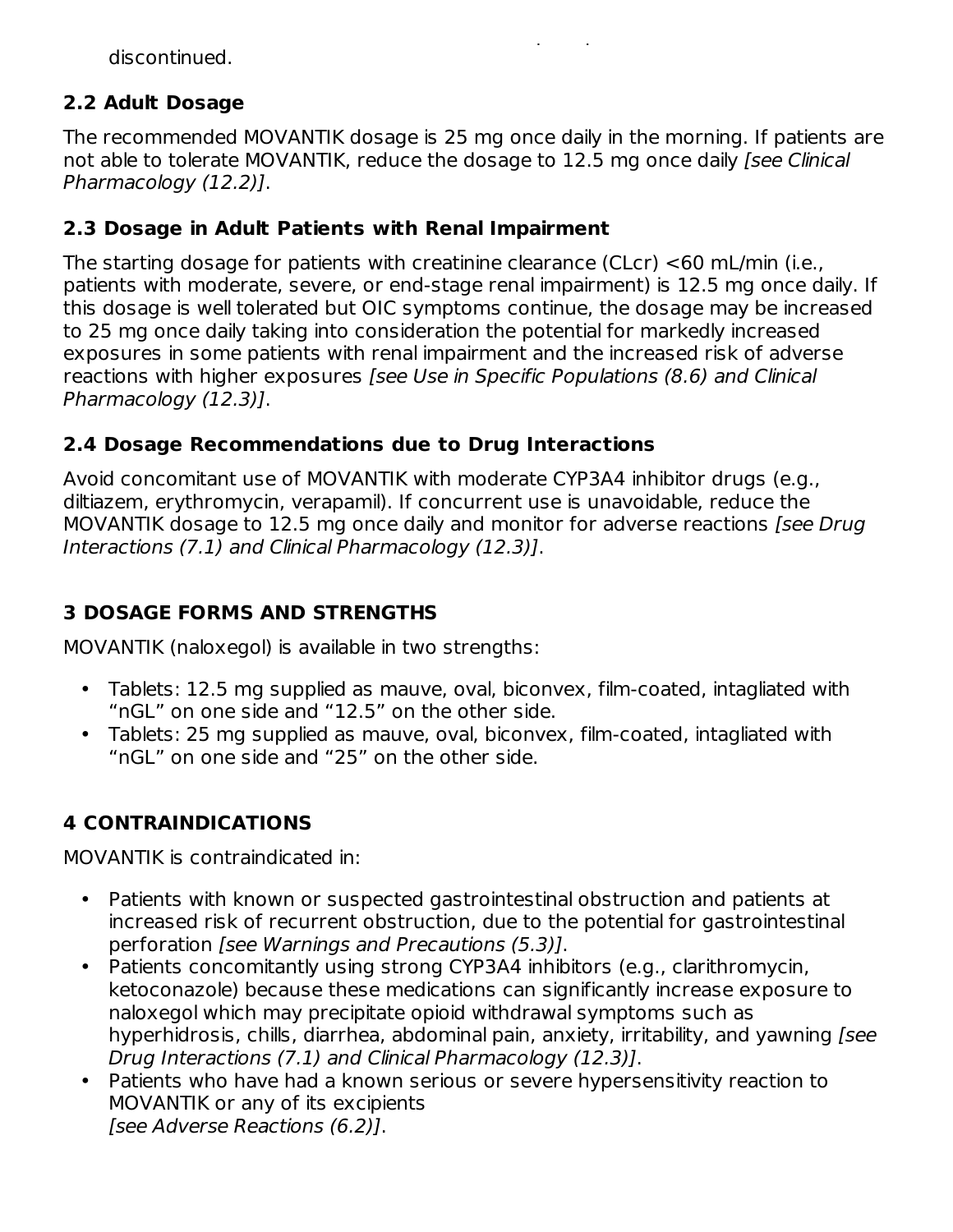### **5 WARNINGS AND PRECAUTIONS**

## **5.1 Opioid Withdrawal**

Clusters of symptoms consistent with opioid withdrawal, including hyperhidrosis, chills, diarrhea, abdominal pain, anxiety, irritability, and yawning have occurred in patients treated with MOVANTIK [see Adverse Reactions (6.1)]. In addition, patients receiving methadone as therapy for their pain condition were observed in clinical trials to have a higher frequency of gastrointestinal adverse reactions that may have been related to opioid withdrawal than patients receiving other opioids [see Adverse Reactions (6.1)]. Patients having disruptions to the blood-brain barrier may be at increased risk for opioid withdrawal or reduced analgesia. Take into account the overall risk-benefit profile when using MOVANTIK in such patients. Monitor for symptoms of opioid withdrawal in such patients.

### **5.2 Severe Abdominal Pain and/or Diarrhea**

Reports of severe abdominal pain and/or diarrhea have been reported, some of which resulted in hospitalization. Most of the cases of severe abdominal pain were reported in patients taking the 25 mg dosage. Symptoms generally occurred within a few days of initiation of MOVANTIK. Monitor patients for the development of abdominal pain and/or diarrhea with MOVANTIK and discontinue therapy if severe symptoms occur. Consider restarting MOVANTIK at 12.5 mg once daily, if appropriate.

### **5.3 Gastrointestinal Perforation**

Cases of gastrointestinal (GI) perforation have been reported with use of peripherally acting opioid antagonists, including MOVANTIK. Postmarketing cases of GI perforation, including fatal cases, were reported when MOVANTIK was used in patients at risk of GI perforation (e.g., infiltrative gastrointestinal tract malignancy, recent gastrointestinal tract surgery, diverticular disease including diverticulitis, ischemic colitis, or concomitantly treated with bevacizumab). MOVANTIK is contraindicated in patients with known or suspected gastrointestinal obstruction or in patients at risk of recurrent obstruction [see Contraindications (4)]. Take into account the overall risk-benefit profile when using MOVANTIK in patients with these conditions or other conditions which might result in impaired integrity of the gastrointestinal tract wall (e.g., Crohn's disease). Monitor for the development of severe, persistent or worsening abdominal pain; discontinue MOVANTIK in patients who develop this symptom.

## **6 ADVERSE REACTIONS**

Serious and important adverse reactions described elsewhere in labeling include:

- Opioid withdrawal [see Warnings and Precautions (5.1)]
- Severe abdominal pain and/or diarrhea [see Warnings and Precautions (5.2)]
- Gastrointestinal perforation [see Warnings and Precautions (5.3)]

## **6.1 Clinical Trials Experience**

Because clinical trials are conducted under widely varying conditions, adverse reaction rates observed in the clinical trials of a drug cannot be directly compared to rates in the clinical trials of another drug and may not reflect the rates observed in practice.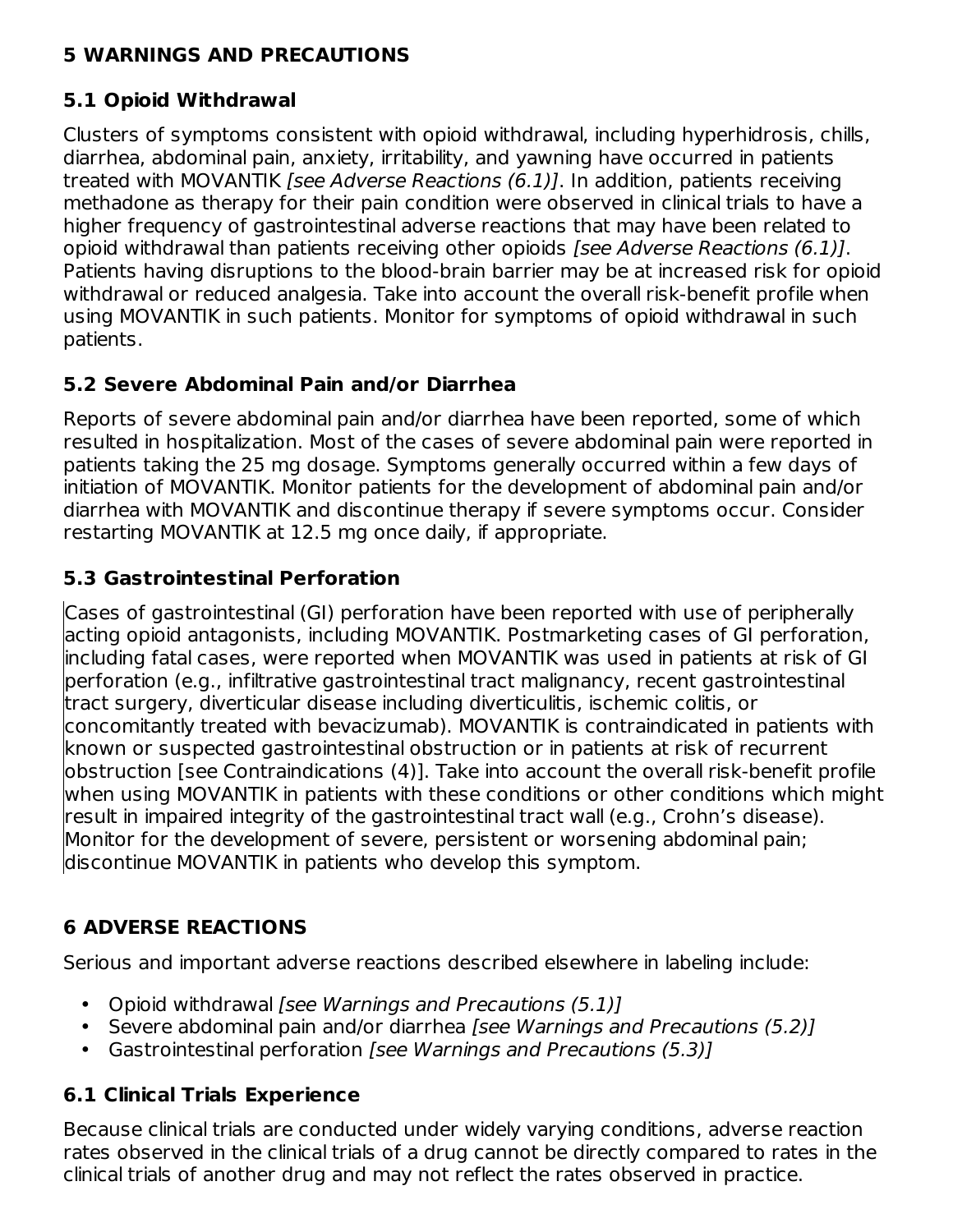The data described below reflect exposure to MOVANTIK in 1497 patients in clinical trials, including 537 patients exposed for greater than six months, and 320 patients exposed for 12 months.

The safety data described in Table 1 are derived from two double-blind, placebocontrolled trials (Studies 1 and 2) in patients with OIC and non-cancer related pain [see Clinical Studies (14)]. Study 3 (n=302) was a safety extension study that allowed patients from Study 1 to continue the same blinded treatment for an additional 12 weeks. Safety data for patients in Study 3 are similar to those listed in Table 1.

Study 4 (n=844) was a Phase 3, 52-week, multi-center, open-label, randomized, parallel group, safety and tolerability study of naloxegol versus usual care treatment for OIC (as determined by the investigator and excluding peripheral opioid antagonists) in patients with non-cancer related pain. The population enrolled in Study 4 was similar to that of the other studies. Eligible patients were randomized in a 2:1 ratio to receive either naloxegol 25 mg once daily or usual care treatment for OIC. The most commonly used laxatives in the usual care group were rectal stimulants (e.g., bisacodyl), oral stimulants (e.g., senna), and oral osmotics (e.g., macrogol, magnesium). Safety data for patients in Study 4 are similar to those listed in Table 1.

Table 1 lists adverse reactions in pooled Studies 1 and 2 occurring in  $\geq$ 3% of patients receiving MOVANTIK 12.5 mg or 25 mg and at an incidence greater than placebo.

| <b>Adverse</b><br><b>Reaction</b> | <b>MOVANTIK 25 mg</b><br>$(n=446)$ | <b>MOVANTIK 12.5</b><br>mg<br>$(n=441)$ | <b>Placebo</b><br>$(n=444)$ |
|-----------------------------------|------------------------------------|-----------------------------------------|-----------------------------|
| Abdominal Pain <sup>t</sup>       | 21%                                | 12%                                     | 7%                          |
| <b>Diarrhea</b>                   | 9%                                 | 6%                                      | 5%                          |
| <b>Nausea</b>                     | 8%                                 | 7%                                      | 5%                          |
| Flatulence                        | 6%                                 | 3%                                      | 3%                          |
| Vomiting                          | 5%                                 | 3%                                      | 4%                          |
| Headache                          | 4%                                 | 4%                                      | 3%                          |
| <b>Hyperhidrosis</b>              | 3%                                 | $< 1\%$                                 | <1%                         |

**Table 1. Adverse Reactions in Patients with OIC and Non-Cancer Pain \* (Studies 1 and 2)**

\* Adverse reactions occurring in ≥3% of patients receiving MOVANTIK 12.5 mg or 25 mg and at an incidence greater than placebo.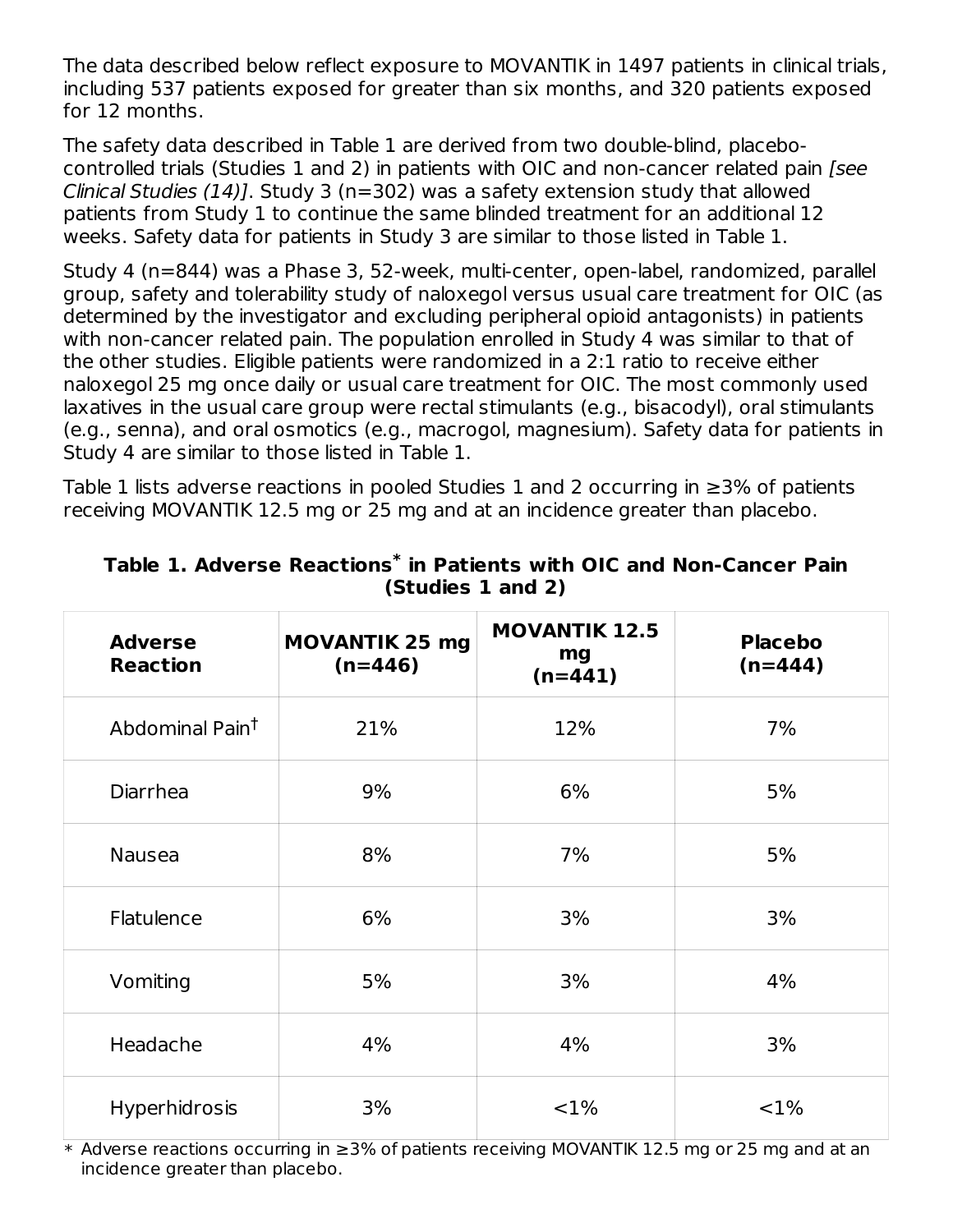† Includes: abdominal pain, abdominal pain upper, abdominal pain lower, and gastrointestinal pain.

#### Opioid Withdrawal

Possible opioid withdrawal, defined as at least three adverse reactions potentially related to opioid withdrawal that occurred on the same day and were not all related to the gastrointestinal system, occurred in less than 1% (1/444) of placebo subjects, 1% (5/441) receiving MOVANTIK 12.5 mg, and 3% (14/446) receiving MOVANTIK 25 mg in Studies 1 and 2 regardless of maintenance opioid treatment. Symptoms included but were not limited to hyperhidrosis, chills, diarrhea, abdominal pain, anxiety, irritability, and yawning. Patients receiving methadone as therapy for their pain condition were observed in Studies 1 and 2 to have a higher frequency of gastrointestinal adverse reactions than patients receiving other opioids [39% (7/18) vs. 26% (110/423) in the 12.5 mg group; 75% (24/32) vs. 34% (142/414) in the 25 mg group].

## **6.2 Postmarketing Experience**

The following adverse reactions have been identified during post-approval use of MOVANTIK. Because reactions are reported voluntarily from a population of uncertain size, it is not always possible to reliably estimate the frequency or establish a causal relationship to drug exposure.

Hypersensitivity reactions: angioedema, rash, and urticaria.

Gastrointestinal disorders: Gastrointestinal perforation [see Warnings and Precautions (5.3)].

## **7 DRUG INTERACTIONS**

### **7.1 Effects of Other Drugs on MOVANTIK**

Table 2 displays the effects of other drugs on MOVANTIK.

| <b>Concomitant</b><br><b>Agent</b>                                                        | <b>Mechanism of</b><br><b>Action</b>                                                  | <b>Clinical</b><br><b>Recommendation</b>                                                               |
|-------------------------------------------------------------------------------------------|---------------------------------------------------------------------------------------|--------------------------------------------------------------------------------------------------------|
| <b>CYP3A4 Inhibitors</b>                                                                  |                                                                                       |                                                                                                        |
| • Strong CYP3A4<br>inhibitors (e.g.,<br>ketoconazole,<br>itraconazole,<br>clarithromycin) | Increase<br>plasma<br>naloxegol                                                       | Use with strong<br>$\bullet$<br>CYP3A4 inhibitors is<br>contraindicated [see<br>Contraindications (4). |
| Moderate<br>CYP3A4                                                                        | concentrations<br>and may<br>increase the<br>risk of adverse<br>reactions <i>[see</i> | • Avoid use with<br>moderate CYP3A4<br>inhibitors; if<br>unavoidable, decrease                         |

## **Table 2. Effects of Other Drugs on MOVANTIK**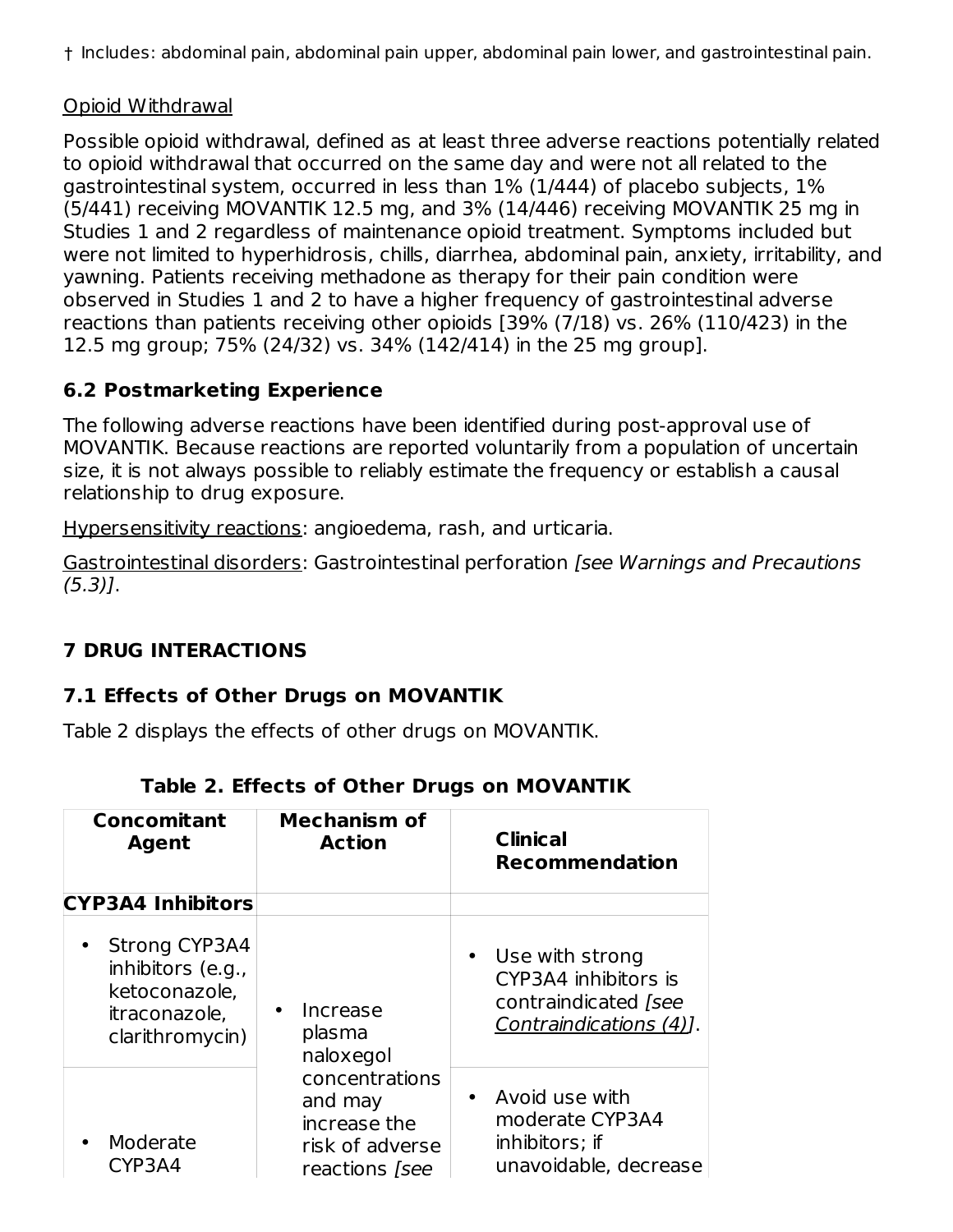| inhibitors (e.g.,<br>diltiazem,<br>erythromycin,<br>verapamil)                                | Clinical<br>Pharmacology<br>$(12.3)$ ].                                                                                                                                                | the dosage of<br>MOVANTIK to 12.5 mg<br>once daily and monitor<br>for adverse reactions<br>[see <u>Dosage and</u><br>Administration (2.4)].               |
|-----------------------------------------------------------------------------------------------|----------------------------------------------------------------------------------------------------------------------------------------------------------------------------------------|-----------------------------------------------------------------------------------------------------------------------------------------------------------|
| Weak CYP3A4<br>inhibitors (e.g.,<br>quinidine,<br>cimetidine)                                 | Clinically<br>significant<br>increases in<br>naloxegol<br>concentrations<br>are not<br>expected.                                                                                       | No dosage<br>adjustments are<br>necessary.                                                                                                                |
| Grapefruit or<br>grapefruit juice <sup>*</sup>                                                | Can increase<br>plasma<br>naloxegol<br>concentrations.                                                                                                                                 | Avoid consumption of<br>grapefruit or<br>grapefruit juice during<br>treatment with<br><b>MOVANTIK</b> [see<br><u>Dosage and</u><br>Administration (2.1)]. |
| CYP3A4<br><b>Inducers</b>                                                                     |                                                                                                                                                                                        |                                                                                                                                                           |
| <b>Strong CYP3A4</b><br>inducers (e.g.,<br>rifampin,<br>carbamazepine,<br>St. John's<br>Wort) | Significantly<br>decrease<br>plasma<br>naloxegol<br>concentrations<br>and may<br>decrease the<br>efficacy of<br><b>MOVANTIK</b> [see<br>Clinical<br><u>Pharmacology</u><br>$(12.3)$ ]. | Use with strong<br>$\bullet$<br>CYP3A4 inducers is<br>not recommended.                                                                                    |
| <b>Other Drug</b><br><b>Interactions</b>                                                      |                                                                                                                                                                                        |                                                                                                                                                           |
| Other opioid<br>antagonists                                                                   | Potential for<br>additive effect<br>of opioid<br>receptor<br>antagonism<br>and increased                                                                                               | Avoid use of<br>$\bullet$<br><b>MOVANTIK with</b><br>another opioid<br>antagonist.                                                                        |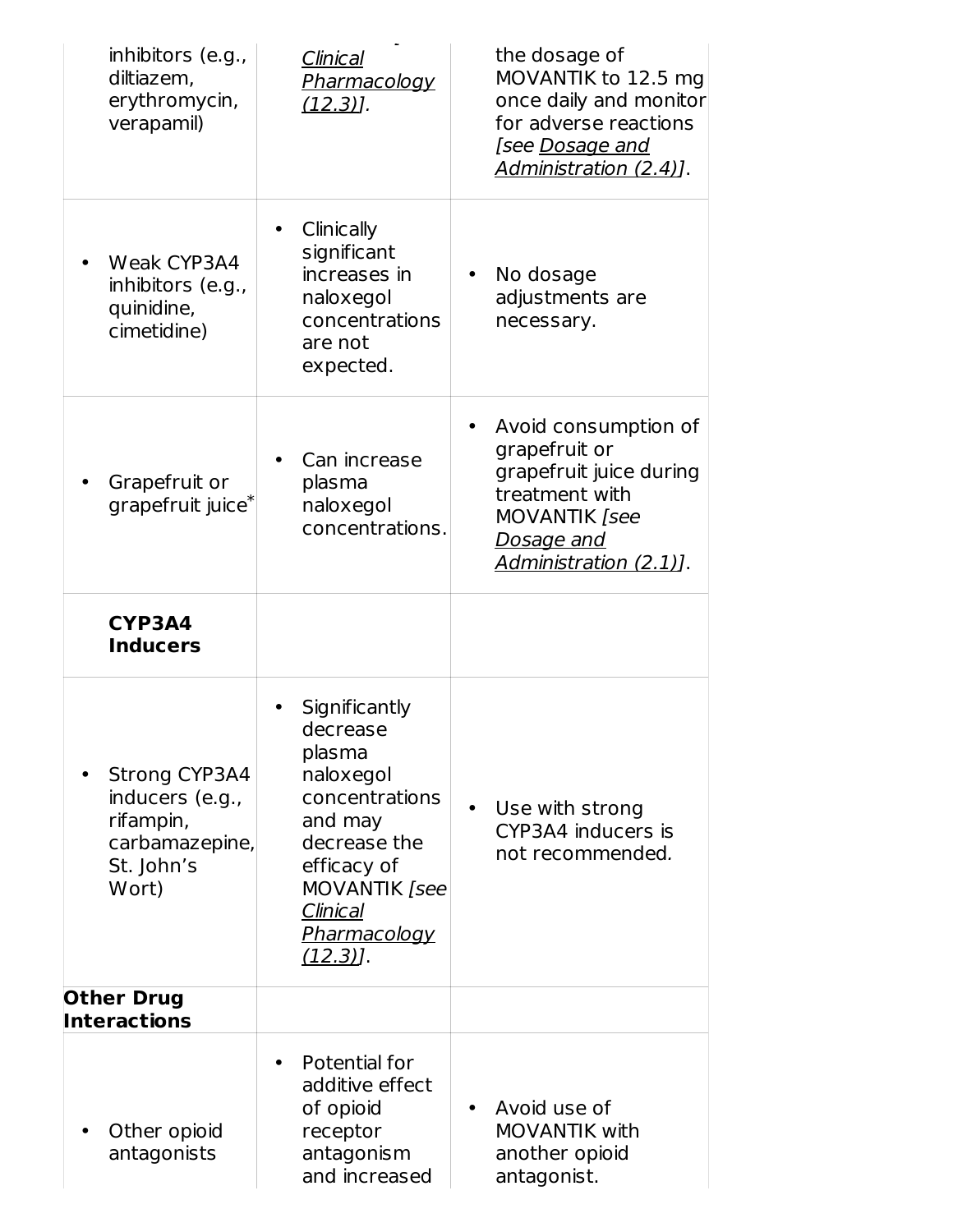| risk of opioid |  |
|----------------|--|
| withdrawal.    |  |

 $\ast$  The effect of grapefruit juice varies widely among brands and is concentration-, dose-, and preparation-dependent. Studies have shown that it can be classified as a "strong CYP3A inhibitor" when a certain preparation was used (e.g., high dose, double strength) or as a "moderate CYP3A inhibitor" when another preparation was used (e.g., low dose, single strength).

## **8 USE IN SPECIFIC POPULATIONS**

### **8.1 Pregnancy**

#### Risk Summary

Limited available data with MOVANTIK use in pregnant women are insufficient to inform a drug associated risk of adverse developmental outcomes. MOVANTIK may precipitate opioid withdrawal in the pregnant women and the fetus (see Clinical Considerations).

In animal development studies, no effects on embryo-fetal development were observed following administration of naloxegol in pregnant rats during the period of organogenesis at doses up to 1452 times the human AUC (area under the plasma concentration-time curve) at the maximum recommended human dose. No effects on embryo-fetal development were observed following administration of naloxegol in pregnant rabbits during the period of organogenesis at doses up to 409 times the human AUC at the maximum recommended human dose.

The estimated background risk of major birth defects and miscarriage for the indicated populations are unknown. All pregnancies have a background risk of birth defect, loss, or other adverse outcomes. In the U.S. general population, the estimated background risk of major birth defects and miscarriage in clinically-recognized pregnancies is 2% to 4% and 15% to 20%, respectively.

### Clinical Considerations

Maternal and Fetal/Neonatal adverse reactions The use of MOVANTIK may be associated with opioid withdrawal in the pregnant woman and the fetus.

Data

### Animal Data

Oral administration of up to 750 mg/kg/day naloxegol in rats (1452 times the human AUC at the maximum recommended human dose) and 450 mg/kg/day naloxegol in rabbits (409 times the human AUC at the maximum recommended human dose) during the period of organogenesis produced no adverse effects on embryo-fetal development. Oral administration of up to 500 mg/kg/day in rats (195 times the maximum recommended human dose based on body surface area) during the period of organogenesis through lactation produced no adverse effects on parturition or the offspring.

## **8.2 Lactation**

There are no data on the presence of naloxegol in human milk, the effects in nursing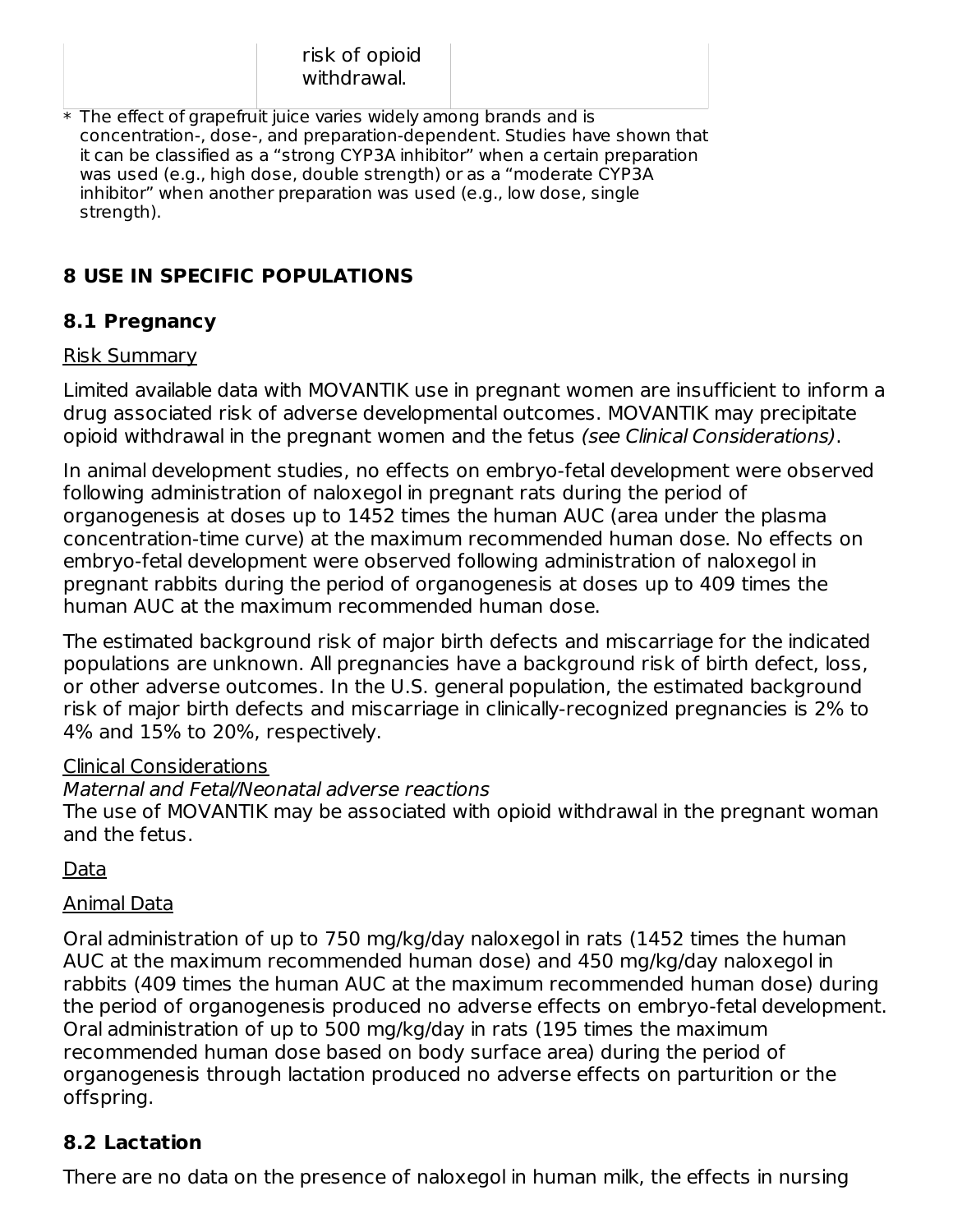infants, or the effects on milk production. Naloxegol is present in rat milk (see Data). Because of the potential for adverse reactions, including opioid withdrawal in breastfed infants, advise women that breastfeeding is not recommended during treatment with MOVANTIK.

### Data

Following oral administration of naloxegol in lactating rats, concentrations of naloxegol in milk were approximately 3- to 4-fold higher than concentrations of naloxegol in maternal plasma. Naloxegol was detected in plasma from pups.

### **8.4 Pediatric Use**

The safety and effectiveness of MOVANTIK have not been established in pediatric patients.

## **8.5 Geriatric Use**

Of the total number of subjects in clinical studies of MOVANTIK, 11% were 65 and over, while 2% were 75 and over. No overall differences in safety or effectiveness were observed between these subjects and younger subjects, and other reported clinical experience has not identified differences in responses between the elderly and younger patients, but greater sensitivity of some older individuals cannot be ruled out.

MOVANTIK exposure was higher in elderly healthy Japanese subjects compared to young subjects [see Clinical Pharmacology (12.3)]. No dosage adjustment is needed in elderly patients.

### **8.6 Renal Impairment**

Some subjects with creatinine clearance (CLcr) values <60 mL/minute (i.e., moderate, severe, or end-stage renal disease) were shown to exhibit markedly higher systemic exposure of naloxegol compared to subjects with normal renal function. The reason for these high exposures is not understood. However, as the risk of adverse reactions increases with systemic exposure, a lower starting dosage of 12.5 mg once daily is recommended. No dosage adjustment is needed in patients with mild renal impairment [see Dosage and Administration (2.3) and Clinical Pharmacology (12.3)].

## **8.7 Hepatic Impairment**

The effect of severe hepatic impairment (Child-Pugh Class C) on the pharmacokinetics of naloxegol has not been evaluated. Avoid use of MOVANTIK in patients with severe hepatic impairment, as the dosage in these patients has not been determined. No dosage adjustment is required for patients with mild or moderate hepatic impairment [see Clinical Pharmacology (12.3)].

## **10 OVERDOSAGE**

In a clinical study of patients with OIC a daily dose of 50 mg (twice the recommended dosage), administered over 4 weeks, was associated with an increased incidence of GI adverse reactions, such as abdominal pain, diarrhea, and nausea. These adverse reactions frequently occurred within 1-2 days after dosing.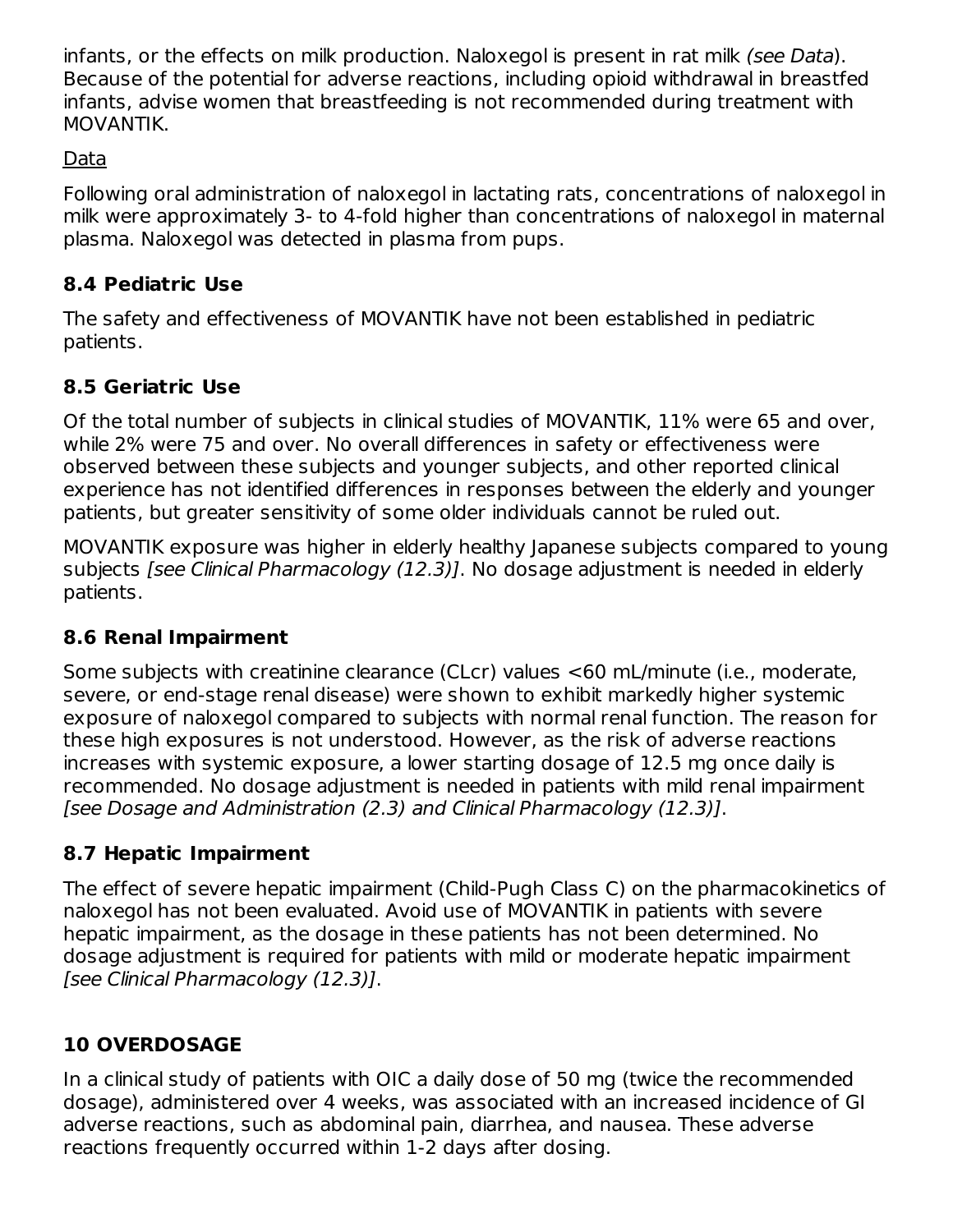No antidote is known for naloxegol. Dialysis was noted to be ineffective as a means of elimination in a clinical study in patients with renal failure.

If a patient on opioid therapy receives an overdose of naloxegol, the patient should be monitored closely for potential evidence of opioid withdrawal symptoms such as chills, rhinorrhea, diaphoresis, or reversal of central analgesic effect. Base treatment on the degree of opioid withdrawal symptoms, including changes in blood pressure and heart rate, and on the need for analgesia.

### **11 DESCRIPTION**

MOVANTIK (naloxegol), an opioid antagonist, contains naloxegol oxalate as the active ingredient. (Naloxegol is a PEGylated derivative of naloxone.)

The chemical name for naloxegol oxalate is: (5α,6α)-17-allyl-6-(2,5,8,11,14,17,20 heptaoxadocosan-22-yloxy)-4,5-epoxymorphinan-3,14-diol oxalate. The structural formula is:



The empirical formula for naloxegol oxalate is  $\mathsf{C}_{34}\mathsf{H}_{53}\mathsf{NO}_{11}$ . $\mathsf{C}_{2}\mathsf{H}_{2}\mathsf{O}_{4}$  and the molecular weight is 742.

Naloxegol oxalate is a white to off-white powder, with high aqueous solubility across the physiologic pH range.

MOVANTIK (naloxegol) tablets for oral use contain 14.2 mg and 28.5 mg of naloxegol oxalate, respectively, equivalent to 12.5 mg and 25 mg of naloxegol.

Excipients in tablet core are: mannitol, cellulose microcrystalline, croscarmellose sodium, magnesium stearate, and propyl gallate.

Excipients in tablet coat are: hypromellose, titanium dioxide, polyethylene glycol, iron oxide red, and iron oxide black.

## **12 CLINICAL PHARMACOLOGY**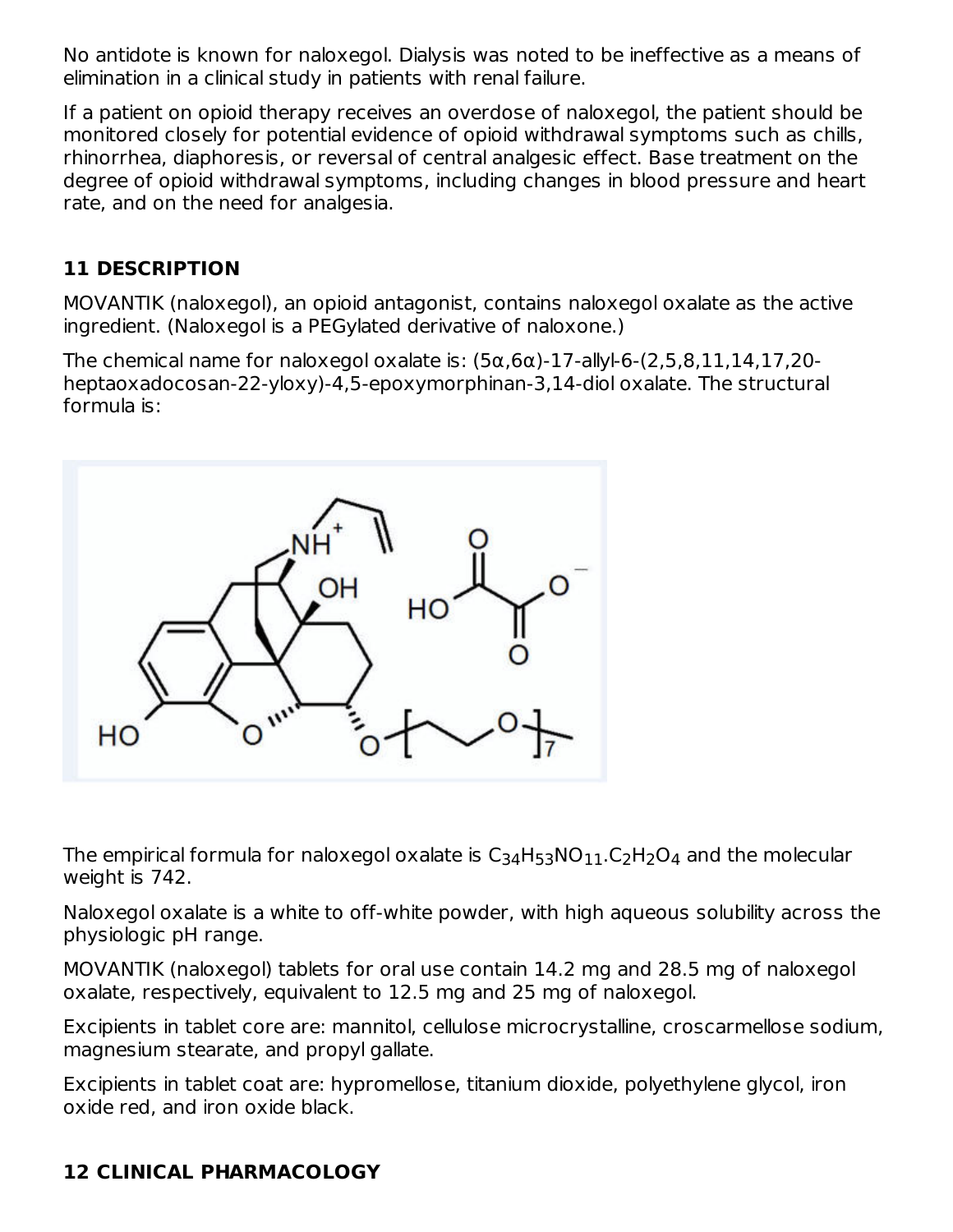## **12.1 Mechanism of Action**

Naloxegol is an antagonist of opioid binding at the mu-opioid receptor. When administered at the recommended dose levels, naloxegol functions as a peripherallyacting mu-opioid receptor antagonist in tissues, such as the gastrointestinal tract, thereby decreasing the constipating effects of opioids.

Naloxegol is a PEGylated derivative of naloxone and is a substrate for the P-glycoprotein transporter (P-gp). Also, the presence of the PEG moiety in naloxegol reduces its passive permeability as compared with naloxone. Due to the reduced permeability and increased efflux of naloxegol across the blood-brain barrier, related to P-gp substrate properties, the CNS penetration of naloxegol is expected to be negligible at the recommended dose levels limiting the potential for interference with centrally mediated opioid analgesia.

### **12.2 Pharmacodynamics**

Use of opioids induces slowing of gastrointestinal motility and transit. Antagonism of gastrointestinal mu-opioid receptors by naloxegol inhibits opioid-induced delay of gastrointestinal transit time.

#### Effect on Cardiac Repolarization

In a randomized, double-blind, 4-way cross-over thorough QTc prolongation study with moxifloxacin as a positive control, a single 25 mg therapeutic dose or a 150 mg dose (6 times the maximum recommended dosage) of naloxegol did not have an effect on the QTc interval compared to placebo. Changes in heart rate, RR, PR, and QRS ECG intervals were similar between placebo and naloxegol 25 or 150 mg.

#### Exposure Response Analysis

The exposure-response analysis for adverse events showed that the probability of experiencing abdominal pain increased with increasing naloxegol exposure over the dose range of 12.5 mg to 25 mg once a day. The exposure-response analysis for efficacy conducted using the definition of response in the clinical trials [see Clinical Studies (14)] indicated that response was similar over this dose range.

## **12.3 Pharmacokinetics**

### Absorption

Following oral administration, MOVANTIK is absorbed with peak concentrations ( $\mathsf{C}_{\mathsf{max}}$ ) achieved at less than 2 hours. In a majority of subjects, a secondary plasma concentration peak of naloxegol was observed approximately 0.4 to 3 hours after the first peak. Across the range of doses evaluated, peak plasma concentration and area under the plasma concentration-time curve (AUC) increased in a dose-proportional or almost dose-proportional manner. Accumulation was minimal following multiple daily doses of naloxegol.

MOVANTIK as a crushed tablet mixed in water, given orally or administered through a nasogastric tube into the stomach, provides systemic naloxegol concentrations that are comparable to the whole tablet, with a median  ${\sf t_{max}}$  of 0.75 and 1.5 hours (range 0.25 to 5 hours) for the crushed tablet given orally and the crushed tablet given via nasogastric (NG) tube, respectively [see Dosage and Administration (2.2)].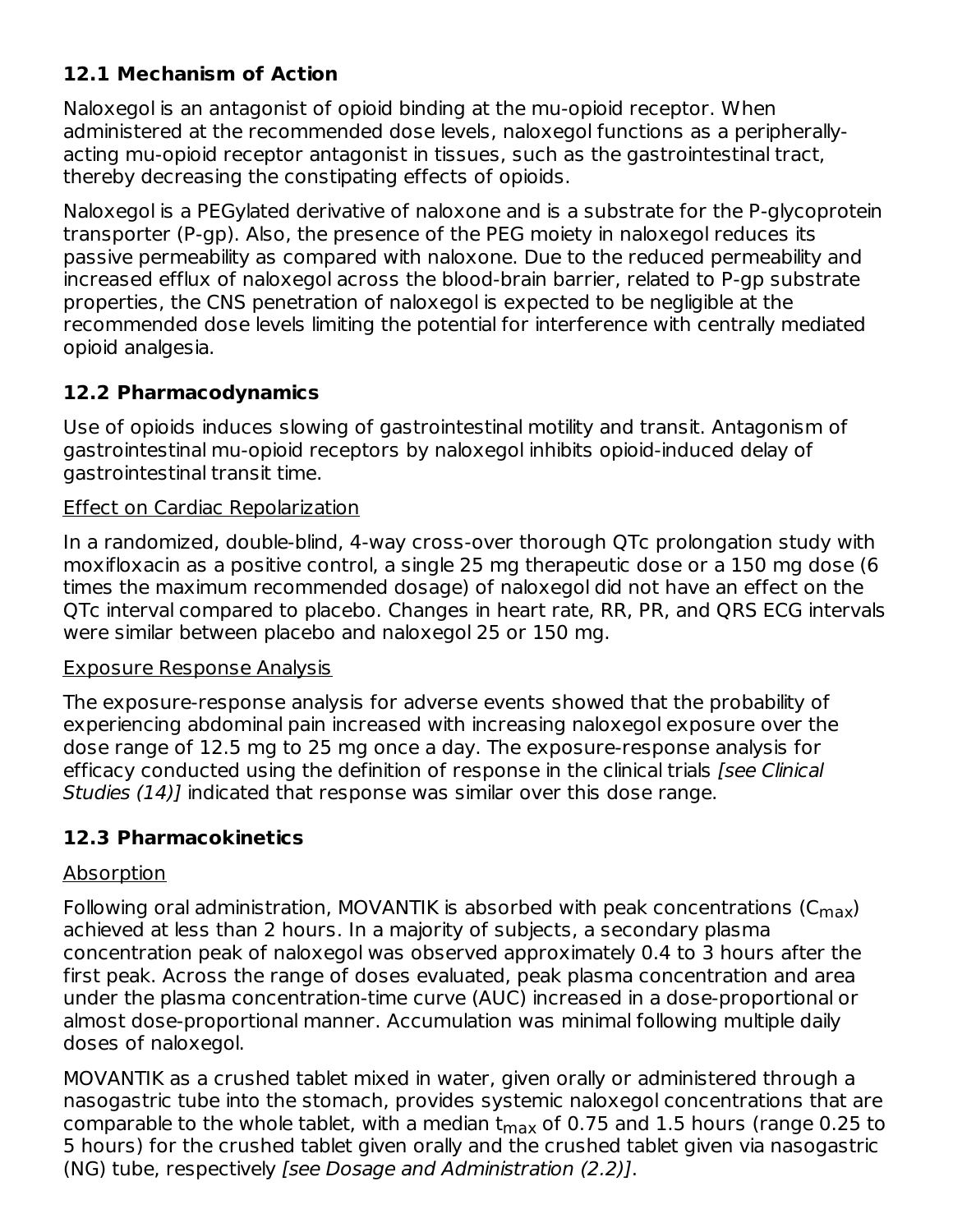#### Food Effects

A high-fat meal increased the extent and rate of naloxegol absorption. The C<sub>max</sub> and AUC were increased by approximately 30% and 45%, respectively. In clinical trials, naloxegol was dosed on an empty stomach approximately 1 hour prior to the first meal in the morning.

#### **Distribution**

The mean apparent volume of distribution during the terminal phase (Vz/F) in healthy volunteers ranged from 968 L to 2140 L across dosing groups and studies. Plasma protein binding of naloxegol in humans was low  $(-4.2\%)$ .

#### **Metabolism**

Naloxegol is metabolized primarily by the CYP3A enzyme system. In a mass balance study in humans, a total of 6 metabolites were identified in plasma, urine, and feces. These metabolites were formed via N-dealkylation, O-demethylation, oxidation, and partial loss of the PEG chain. Human metabolism data suggests absence of major metabolites. The activity of the metabolites at the opioid receptor has not been determined.

#### **Excretion**

Following oral administration of radio-labeled naloxegol, 68% and 16% of total administered dose were recovered in the feces and urine, respectively. Parent naloxegol excreted in the urine accounted for less than 6% of the total administered dose. Approximately 16% of radioactivity in feces was noted to be unchanged naloxegol, while the remaining was attributed to metabolites. Thus, renal excretion is a minor clearance pathway for naloxegol. In a clinical pharmacology study, the half-life of naloxegol at therapeutic doses ranged from 6 to 11 hours.

### Specific Populations

### Renal Impairment:

The effect of renal impairment on the pharmacokinetics of a 25 mg single oral dose of MOVANTIK was studied in subjects with renal impairment (RI) classified as moderate  $(n=8)$ , severe  $(n=4)$ , or end-stage renal disease (ESRD) not vet on dialysis  $(n=4)$ , and compared with healthy subjects ( $n=6$ ). Most renal impairment (RI) subjects (6 out of 8 with moderate RI, 3 out of 4 with severe RI, and 3 out of 4 with ESRD) had plasma naloxegol pharmacokinetics comparable to those in healthy subjects. The remaining individuals with renal impairment demonstrated higher naloxegol exposures (up to 10 fold) compared to the control group. The reason for these high exposures is unknown.

This study also included 8 ESRD patients on hemodialysis. Plasma concentrations of naloxegol in these subjects were similar to healthy volunteers with normal renal function, when MOVANTIK was administered either pre- or post-

hemodialysis [see Dosage and Administration (2.3), Use in Specific Populations (8.6) and Overdosage (10)].

### Hepatic Impairment:

Slight decreases in AUC of naloxegol were observed in subjects with mild and moderate hepatic impairment (Child-Pugh Classes A and B; n=8 per group) compared to subjects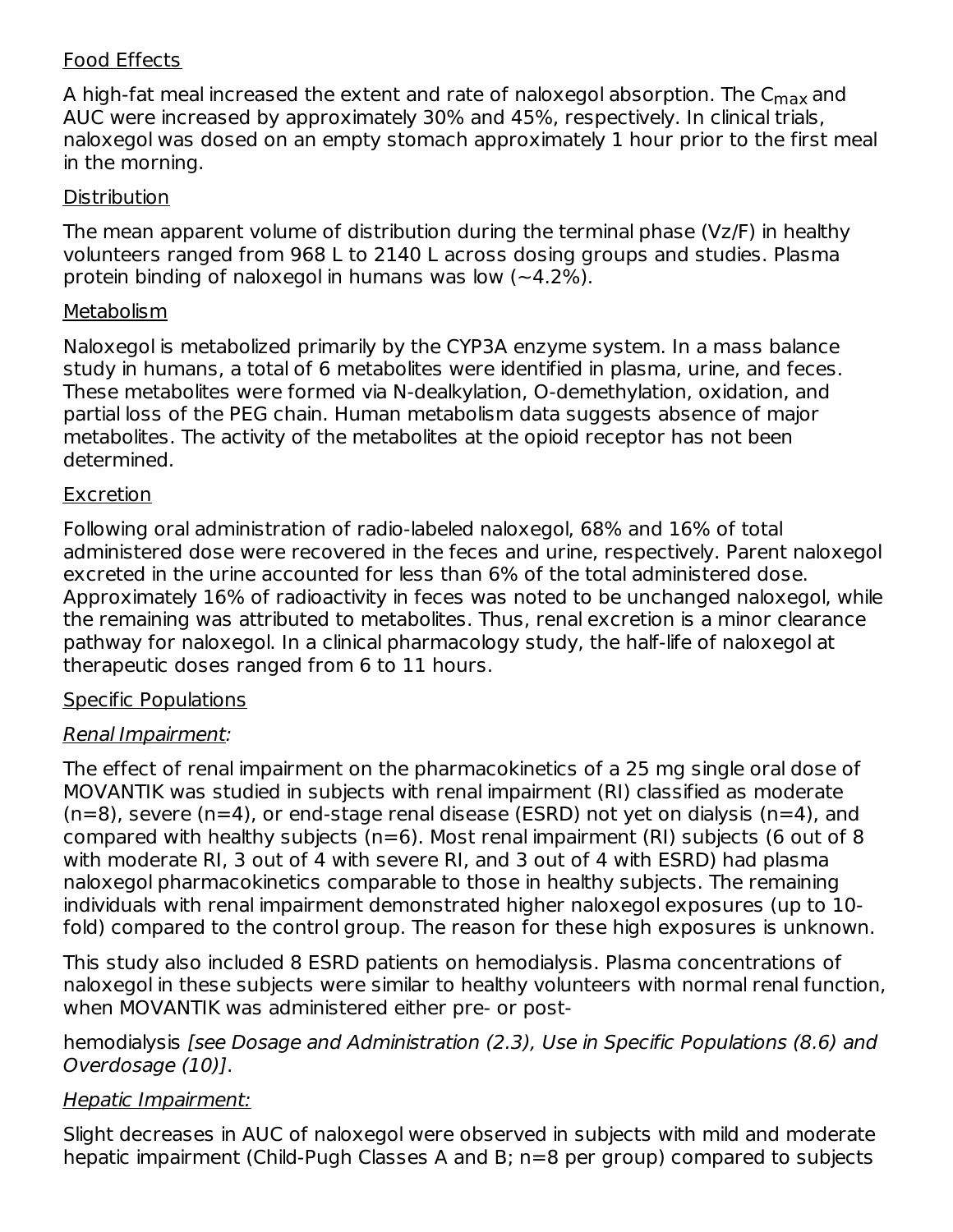with normal hepatic function (n=8), following administration of a single 25 mg oral dose of MOVANTIK. The effect of severe hepatic impairment (Child-Pugh Class C) on the pharmacokinetics of naloxegol was not evaluated [see Use in Specific Populations (8.7)].

### Age:

The mean C $_{\sf maxsss}$  and AUC $_{\sf \tau,ss}$  values seen in elderly healthy Japanese subjects (n=6) were approximately 45% and 54% greater than those obtained in young healthy subjects (n=6) following multiple daily doses of naloxegol (25 mg).

### Gender:

There is no gender effect on the pharmacokinetics of naloxegol.

## Race:

When compared to Caucasian subjects, naloxegol AUC was approximately 20% lower in Blacks and C<sub>max</sub> was approximately 10% lower and 30% higher in Blacks and Asians, respectively.

### Drug Interaction Studies

## Effect of MOVANTIK on Other Drugs

In in vitro studies at clinically relevant concentrations, naloxegol did not show a significant inhibitory effect on the activity of CYP1A2, CYP2C8, CYP2C9, CYP2D6, CYP3A4 or CYP2C19, nor a significant induction effect on the activity of CYP1A2, CYP2B6, or CYP3A4. Therefore, MOVANTIK is not expected to alter the metabolic clearance of coadministered drugs that are metabolized by these enzymes. Naloxegol is not a significant inhibitor of P-gp, BCRP, OAT1, OAT3, OCT2, OATP1B1, and OATP1B3.

In healthy subjects receiving morphine 5 mg/70 kg intravenously, single doses of MOVANTIK ranging from 8 mg to 1000 mg were given concomitantly with 5 to 6 subjects per dose cohort. With increasing MOVANTIK dose, there was no increasing or decreasing trend in morphine exposure compared to morphine administered alone. An analysis of the pooled data indicated that MOVANTIK had no meaningful impact on the systemic exposure of morphine and its major circulating metabolites.

## Effect of Other Drugs on MOVANTIK

Naloxegol is metabolized mainly by CYP3A enzymes and is a substrate of P-gp transporter. The effects of co-administered drugs on the pharmacokinetics of naloxegol are summarized in Figure 1 [see Drug Interactions (7.1)].

The effects of once daily oral dosing of 400 mg ketoconazole, once daily oral dosing of 600 mg rifampicin and once daily oral dosing of 240 mg diltiazem (as an extended release formulation) on the pharmacokinetics of 25 mg MOVANTIK were studied following multiple dosing and at steady state exposure of the perpetrator drugs. The effects of 600 mg oral dosing of quinidine and intravenous morphine (5 mg/70 kg) on the pharmacokinetics of 25 mg MOVANTIK were studied following single dosing of the perpetrator drugs.

### **Figure 1: Effect of Co-administered Drugs on the Pharmacokinetics of Naloxegol**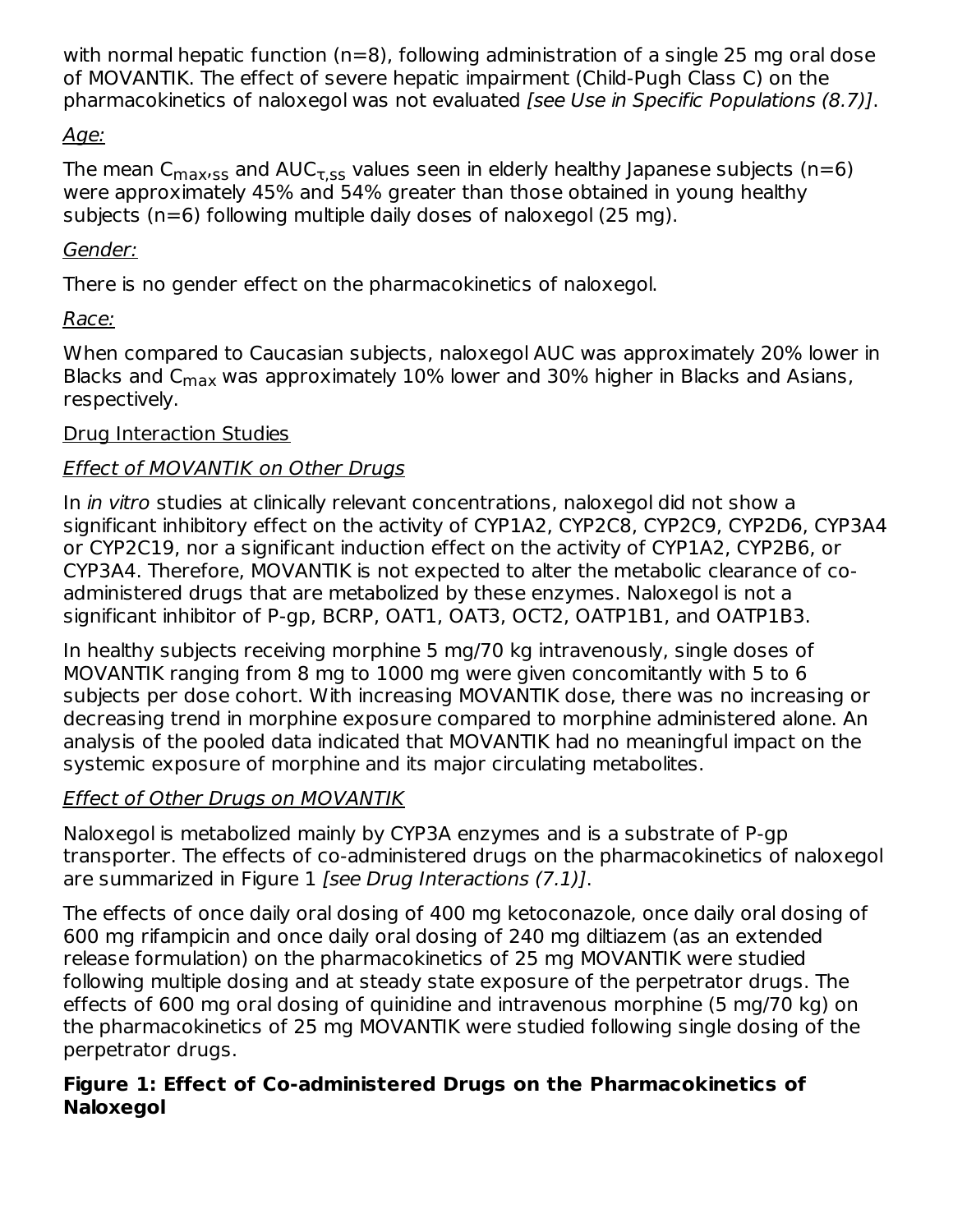

\*Quinidine due to its effect on P-gp transporter increased naloxegol C $_{\sf max}$  by 2.5-fold; the AUC increased by 1.4-fold; no dosage adjustment is necessary.

No drug interaction studies have been conducted for MOVANTIK with drugs that alter gastric pH (e.g., antacids, proton-pump inhibitors).

Simulations using physiologically based pharmacokinetic modeling, suggested that naloxegol exposures after co-administration of a single oral 25 mg dose of MOVANTIK with a moderate CYP3A inducer efavirenz (400 mg once a day) are similar to those after 12.5 mg MOVANTIK alone.

## **13 NONCLINICAL TOXICOLOGY**

## **13.1 Carcinogenesis, Mutagenesis, Impairment of Fertility**

### **Carcinogenesis**

In a 104-week carcinogenicity study in CD-1 mice, naloxegol was not tumorigenic at oral doses up to 100 mg/kg/day in males and 160 mg/kg/day in females (43 and 27 times the human AUC at the maximum recommended human dose for male and female mice, respectively). In a carcinogenicity study in Sprague-Dawley rats, naloxegol was administered orally at doses of 40, 120, and 400 mg/kg/day for at least 93 weeks. Naloxegol did not cause an increase in tumors in female rats. In male rats, an increase in interstitial (Leydig) cell adenomas in testes was observed at 400 mg/kg/day (818 times the human AUC at the maximum recommended human dose). The no observed effect level for increased tumor incidence was 120 mg/kg/day in male and 400 mg/kg/day in female rats (246 and 1030 times the human AUC at the maximum recommended human dose for male and female rats, respectively). The Leydig cell neoplasms in rats are considered to be unlikely relevant to humans.

### **Mutagenesis**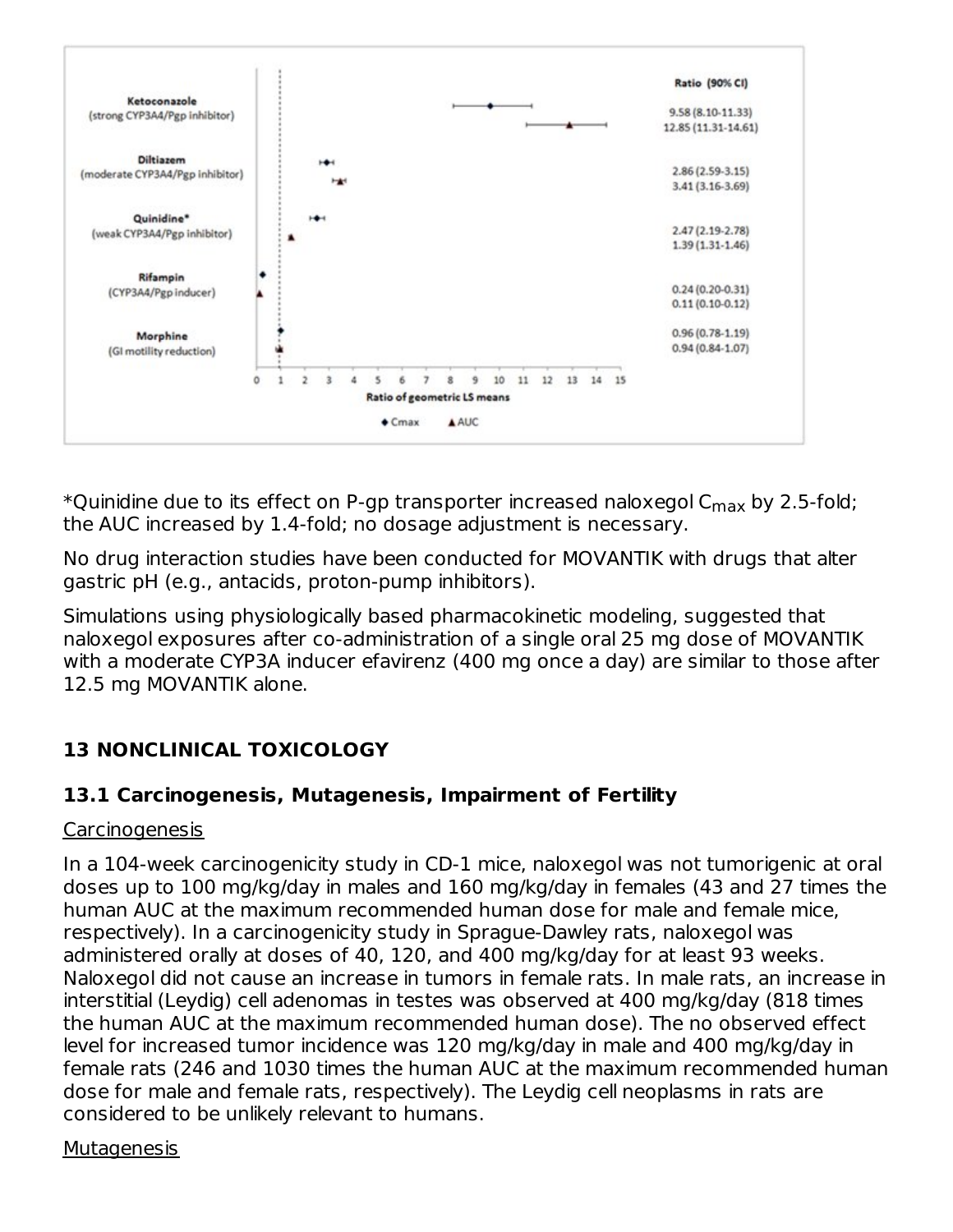Naloxegol was not genotoxic in the in vitro bacterial reverse mutation (Ames) assay, mouse lymphoma TK<sup>+/-</sup> mutation assay, or the *in vivo* mouse micronucleus assay.

#### Impairment of Fertility

Naloxegol was found to have no effect on fertility or reproductive performance in male and female rats at oral doses up to 1000 mg/kg/day (greater than 1000 times the human AUC at the maximum recommended human dose).

## **14 CLINICAL STUDIES**

The safety and efficacy of MOVANTIK were evaluated in two replicate, randomized, double-blind placebo-controlled trials (Study 1 and Study 2) in patients with opioidinduced constipation (OIC) and non-cancer related pain.

Patients receiving an opioid morphine equivalent daily dose of between 30 mg and 1,000 mg for at least four weeks before enrollment and self-reported OIC were eligible to participate. OIC was confirmed through a two-week run-in period and was defined as <3 spontaneous bowel movements (SBMs) per week on average with at least 25% of the SBMs associated with one or more of the following conditions: (1) straining, (2) hard or lumpy stools; and (3) having a sensation of incomplete evacuation. An SBM was defined as a bowel movement (BM) without rescue laxative taken within the past 24 hours. Patients with 0 BMs over the two-week run-in period or patients with an uneven distribution of SBMs across the two-week run-in period (0 SBMs in one week with  $\geq 4$ SBMs in the other week) were excluded. Throughout the studies (including the two-week run-in period), patients were prohibited from using laxatives other than bisacodyl rescue laxative (if they had not had a BM for 72 hours) and one-time use of an enema (if after 3 doses of bisacodyl, they still did not have a BM).

Patients suspected of having clinically important disruptions to the blood-brain barrier were not enrolled in these studies.

A total of 652 patients in Study 1 and 700 patients in Study 2 were randomized in a 1:1:1 ratio to receive 12.5 mg or 25 mg of MOVANTIK or placebo once daily for 12 weeks.

The mean age of the subjects in these two studies was 52 years, 10% and 13% were 65 years of age or older, 61% and 63% were women, and 78% and 80% were White in Studies 1 and 2, respectively.

Back pain was the most common reason for pain (56% and 57%); arthritis (10% and 10%) and joint pain (3% and 5%) were other prominent reasons in Studies 1 and 2, respectively. Prior to enrollment, patients had been using their current opioid for an average of 3.6 and 3.7 years. The patients who participated in Studies 1 and 2 were taking a wide range of opioids. The mean baseline opioid morphine equivalent daily dosage was 140 mg and 136 mg per day.

Use of one or more laxatives on at least one occasion within the two weeks prior to enrollment was reported by 71% of patients in both Studies 1 and 2.

The primary endpoint was response defined as: ≥3 SBMs per week and a change from baseline of ≥1 SBM per week for at least 9 out of the 12 study weeks and 3 out of the last 4 weeks.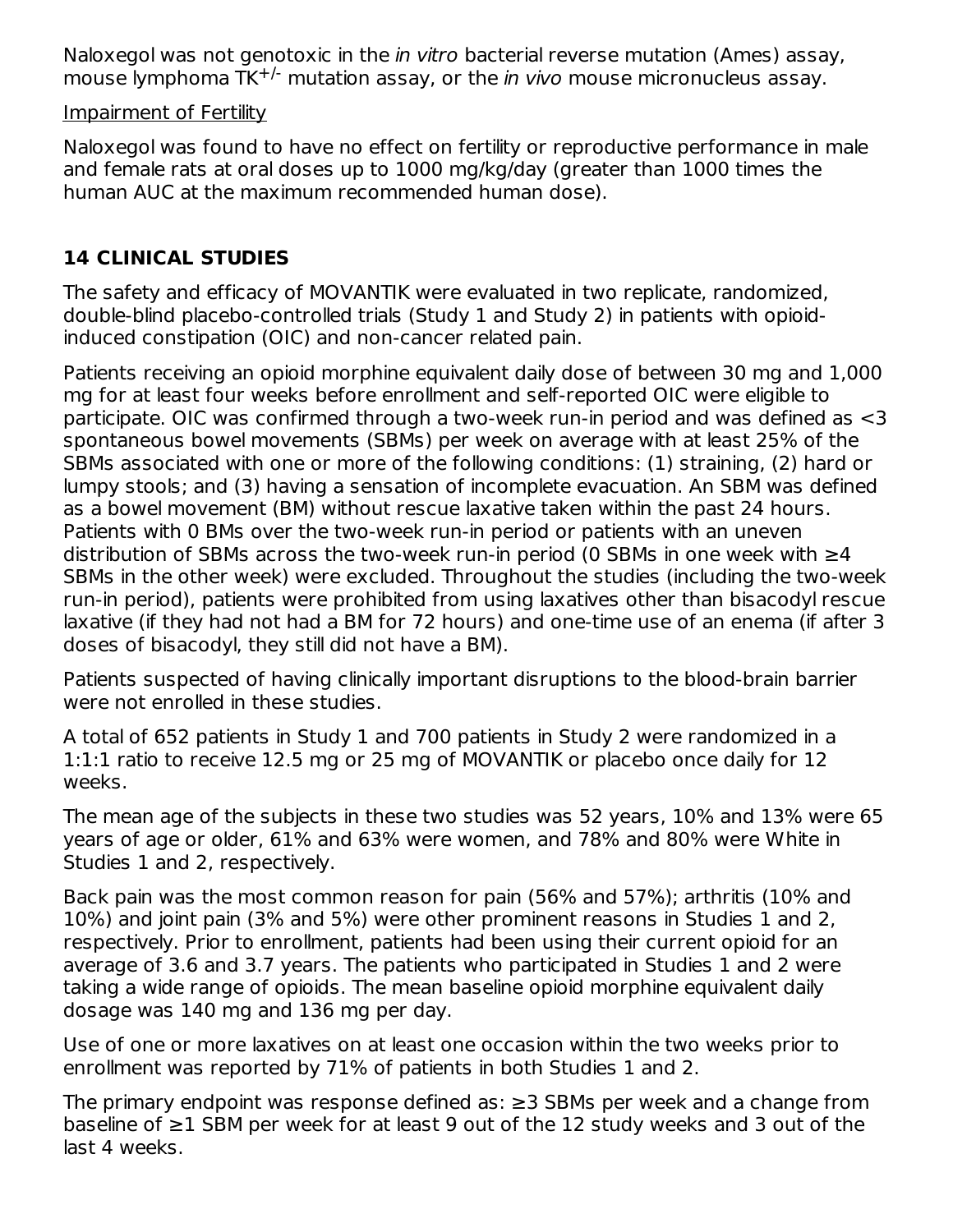There was a statistically significant difference for the 25 mg MOVANTIK treatment group versus placebo for the primary endpoint in Study 1 and Study 2 (see Table 3). Statistical significance for the 12.5 mg treatment group versus placebo was observed in Study 1 but not in Study 2 (see Table 3).

|                                             |                               | Study 1                          |                                |
|---------------------------------------------|-------------------------------|----------------------------------|--------------------------------|
|                                             | <b>Placebo</b><br>$(N = 214)$ | $12.5$ mg<br>$(N = 213)$         | 25 mg<br>$(N = 214)$           |
| Patients responding, n (%)                  | 63 (29%)                      | 87 (41%)                         | 95 (44%)                       |
| Treatment Difference (MOVANTIK-<br>Placebo) |                               | 11.4%                            | 15.0%                          |
| 95% Confidence Interval                     | --                            | $(2.4\%, 20.4\%)$                | $(5.9\%, 24.0\%)$              |
| $p$ -value                                  |                               | $0.015^{\dagger}$                | $0.001^{\dagger}$              |
|                                             |                               | <b>Study 2</b>                   |                                |
|                                             | Placebo<br>$(N = 232)$        | $12.5 \text{ mg}$<br>$(N = 232)$ | $25 \text{ mg}$<br>$(N = 232)$ |
| Patients responding, n (%)                  | 68 (29%)                      | 81 (35%)                         | 92 (40%)                       |
| Treatment Difference (MOVANTIK-<br>Placebo) |                               | 5.6%                             | 10.3%                          |
| 95% Confidence Interval                     | --                            | $(-2.9\%, 14.1\%)$               | $(1.7\%, 18.9\%)$              |
| p-value                                     |                               | 0.202                            | $0.021^{\dagger}$              |

|  | Table 3. Primary Endpoint: Response* (Studies 1 and 2) |  |  |  |  |
|--|--------------------------------------------------------|--|--|--|--|
|--|--------------------------------------------------------|--|--|--|--|

\* Response defined as: ≥3 SBMs per week and change from baseline of ≥1 SBM per week for at least 9 out of the 12 study weeks and 3 out of the last 4 weeks.

† Statistically significant: p-values based on the Cochran-Mantel-Haenszel test.

One secondary endpoint in Study 1 and Study 2 was response in laxative users with OIC symptoms. This subgroup comprised 55% and 53% of total patients in these two studies, respectively. These patients (identified using an investigator-administered questionnaire), prior to enrollment, had reported using laxative(s) at least 4 out of the past 14 days with at least one of the following OIC symptoms of moderate, severe, or very severe intensity: incomplete bowel movements, hard stool, straining, or sensation of needing to pass a bowel movement but unable to do so. In this subgroup, in Studies 1 and 2, 42% and 50% reported using laxatives on a daily basis. The most frequently reported laxatives used on a daily basis were stool softeners (18% and 24%), stimulants (16% and 18%), and polyethylene glycol (6% and 5%). Use of two laxative classes was reported in 31% and 27% anytime during the 14 days prior to enrollment. The most commonly reported combination was stimulants and stool softeners (10% and 8%). In Study 1, a statistically significantly higher percentage of patients in this subgroup responded with MOVANTIK 12.5 mg compared to placebo (43% vs. 29%; p=0.03) and with MOVANTIK 25 mg compared to placebo (49% vs. 29%; p=0.002). In Study 2, a statistically significantly higher percentage of patients in this subgroup responded with MOVANTIK 25 mg compared to placebo (47% vs. 31%; p=0.01). This secondary endpoint was not tested for MOVANTIK 12.5 mg versus placebo in Study 2 because the primary endpoint was not statistically significant.

Another secondary endpoint was time to first post-dose SBM. The time to first postdose SBM was significantly shorter with MOVANTIK 25 mg compared to placebo in both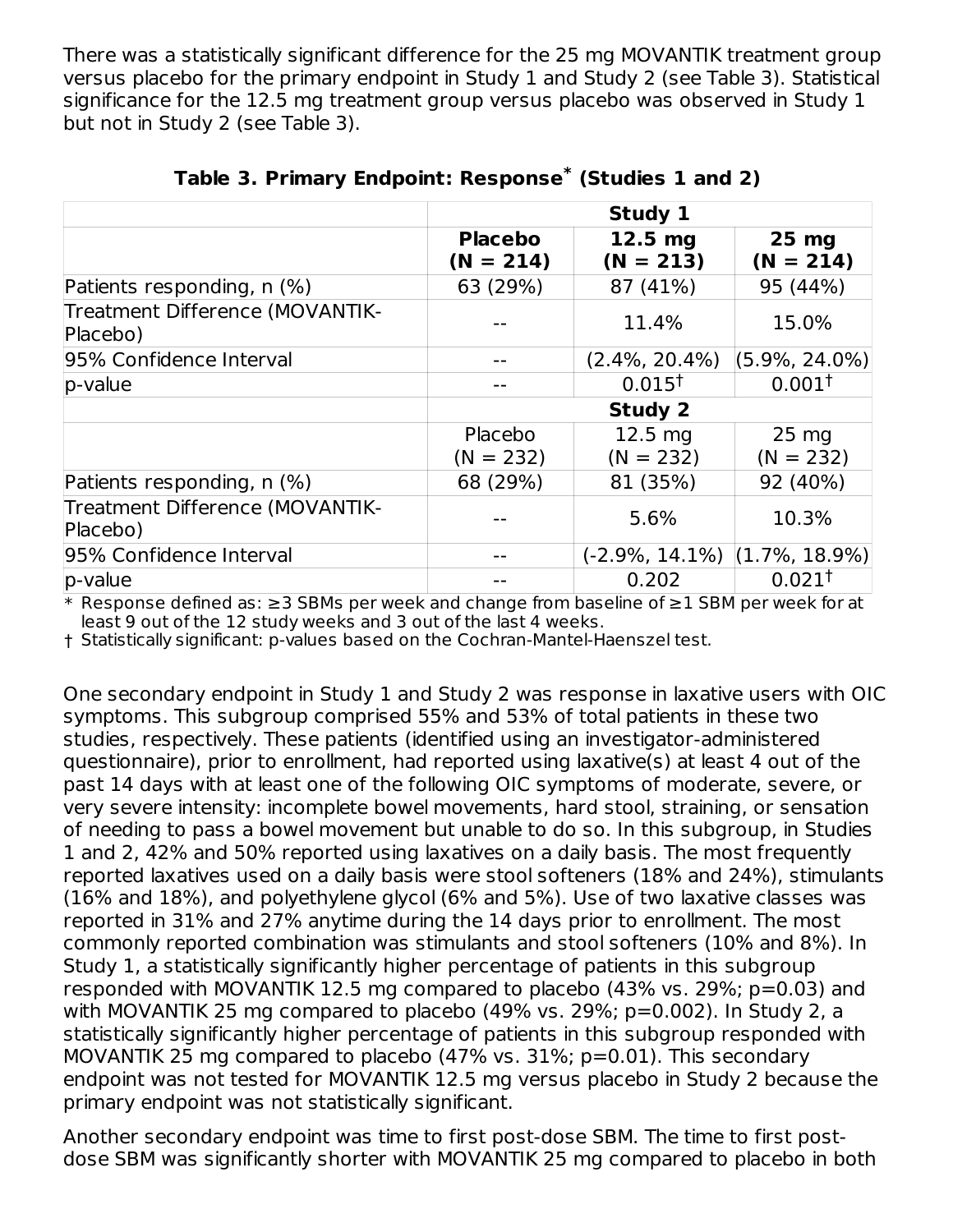Study 1 (p  $\leq$ 0.001) and Study 2 (p  $\leq$ 0.001), and for MOVANTIK 12.5 mg as compared to placebo in Study 1 (p <0.001). For Study 1, the median times to first post-dose SBM were 6, 20, and 36 hours with MOVANTIK 25 mg, MOVANTIK 12.5 mg, and placebo, respectively. For Study 2, the median times to first post-dose SBM were 12 and 37 hours with MOVANTIK 25 mg and placebo, respectively. These analyses do not include the results for MOVANTIK 12.5 mg versus placebo in Study 2 because the primary endpoint was not statistically significant. In the two studies, 61-70% and 58% of patients receiving MOVANTIK 25 mg and MOVANTIK 12.5 mg, respectively, had an SBM within 24 hours of the first dose.

A third secondary endpoint was an evaluation of change from baseline between the treatment groups for mean number of days per week with at least 1 SBM but no more than 3 SBMs. There was a significant difference in number of days per week with 1 to 3 SBMs per day on average over 12 weeks between MOVANTIK 25 mg (Study 1 and Study 2) and MOVANTIK 12.5 mg (Study 1) and placebo.

### **16 HOW SUPPLIED/STORAGE AND HANDLING**

MOVANTIK (naloxegol) tablets are supplied as:

- $\bullet$ NDC 0310-1969-30: 12.5 mg, bottle of 30 tablets
- NDC 0310-1969-90: 12.5 mg, bottle of 90 tablets
- NDC 0310-1969-39: 12.5 mg, unit dose blister carton of 100 tablets (for HUD only)
- NDC 0310-1970-30: 25 mg, bottle of 30 tablets
- NDC 0310-1970-90: 25 mg, bottle of 90 tablets
- NDC 0310-1970-39: 25 mg, unit dose blister carton of 100 tablets (for HUD only)

#### **Storage**

Store MOVANTIK at 20-25°C (68-77°F). Excursions permitted to 15-30°C (59-86°F) [see USP Controlled Room Temperature].

### **17 PATIENT COUNSELING INFORMATION**

Advise the patient to read the FDA-approved patient labeling (Medication Guide).

#### Administration

Advise patients to:

- Discontinue all maintenance laxative therapy prior to initiation of MOVANTIK. Laxative(s) can be used as needed if there is a suboptimal response to MOVANTIK after three days.
- Take MOVANTIK on an empty stomach at least 1 hour prior to the first meal of the day or 2 hours after the meal.
- Discontinue MOVANTIK if treatment with the opioid pain medication is also discontinued.
- Avoid consumption of grapefruit or grapefruit juice during treatment with MOVANTIK.
- Inform their healthcare provider if their opioid pain medication is discontinued.
- Inform their healthcare provider if they are unable to tolerate MOVANTIK, so a dosage adjustment can be considered.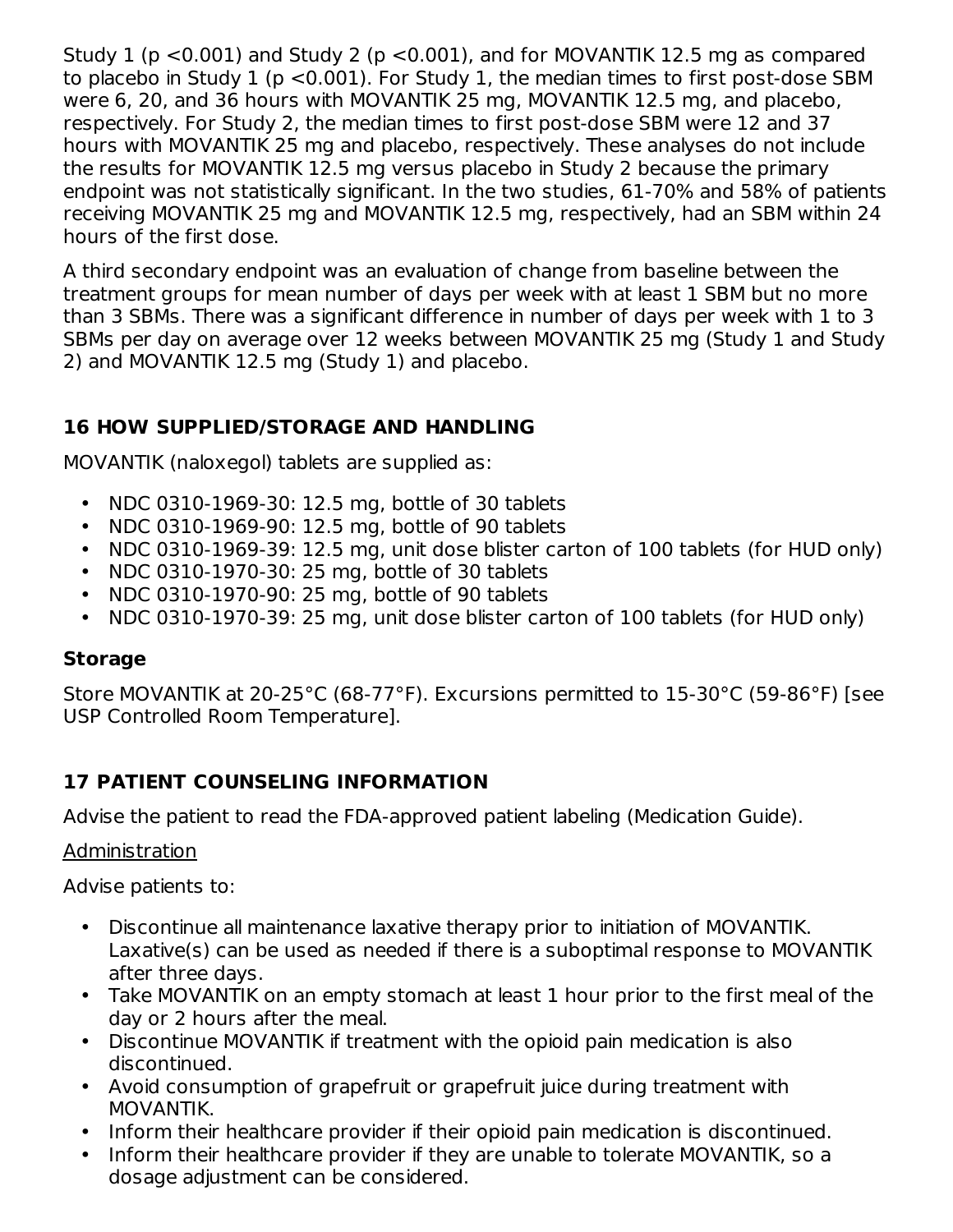**If patients are unable to swallow the MOVANTIK tablet whole**, the tablet can be crushed to a powder, mixed with water and administered orally or via a nasogastric (NG) tube, as described in the Medication Guide.

#### Drug Interactions

Advise patients to tell their healthcare provider when they start or stop taking any concomitant medications. Strong CYP3A4 inhibitors (e.g., clarithromycin, ketoconazole) are contraindicated with MOVANTIK, and other CYP3A4 enzyme modulating drugs can alter MOVANTIK exposure [see Contraindications (4) and Drug Interactions (7.1)].

#### Opioid Withdrawal

Advise patients that clusters of symptoms consistent with opioid withdrawal may occur while taking MOVANTIK, including sweating, chills, diarrhea, abdominal pain, anxiety, irritability, and yawning. Inform patients taking methadone as therapy for their pain condition that they may be more likely to have gastrointestinal adverse reactions such as abdominal pain and diarrhea that may be related to opioid withdrawal, than patients receiving other opioids [see Warnings and Precautions (5.1)].

#### Severe Abdominal Pain and/or Diarrhea

Advise patients that symptoms may occur after starting treatment. The patient should discontinue MOVANTIK and contact their healthcare provider if they develop severe abdominal pain and/or diarrhea [see Warnings and Precautions (5.2)].

#### Gastrointestinal Perforation

Advise patients to discontinue MOVANTIK and promptly seek medical attention if they develop unusually severe, persistent or worsening abdominal pain [see Warnings and Precautions (5.3)].

### **Pregnancy**

Advise females of reproductive potential, who become pregnant or are planning to become pregnant that the use of MOVANTIK during pregnancy may precipitate opioid withdrawal in the pregnant women and the fetus *[see Use in Specific Populations (8.1)]*.

#### Lactation

Advise females that breastfeeding is not recommended during treatment with MOVANTIK [see Use in Specific Populations (8.2)].

MOVANTIK is a registered trademark of the AstraZeneca group of companies.

Distributed by: AstraZeneca Pharmaceuticals LP, Wilmington, DE 19850

© AstraZeneca 2020

## **MEDICATION GUIDE**

## **MOVANTIK (mo-van-tic) ®**

(naloxegol) tablets, for oral use

Read this Medication Guide before you start taking MOVANTIK and each time you get a refill. There may be new information. This information does not take the place of talking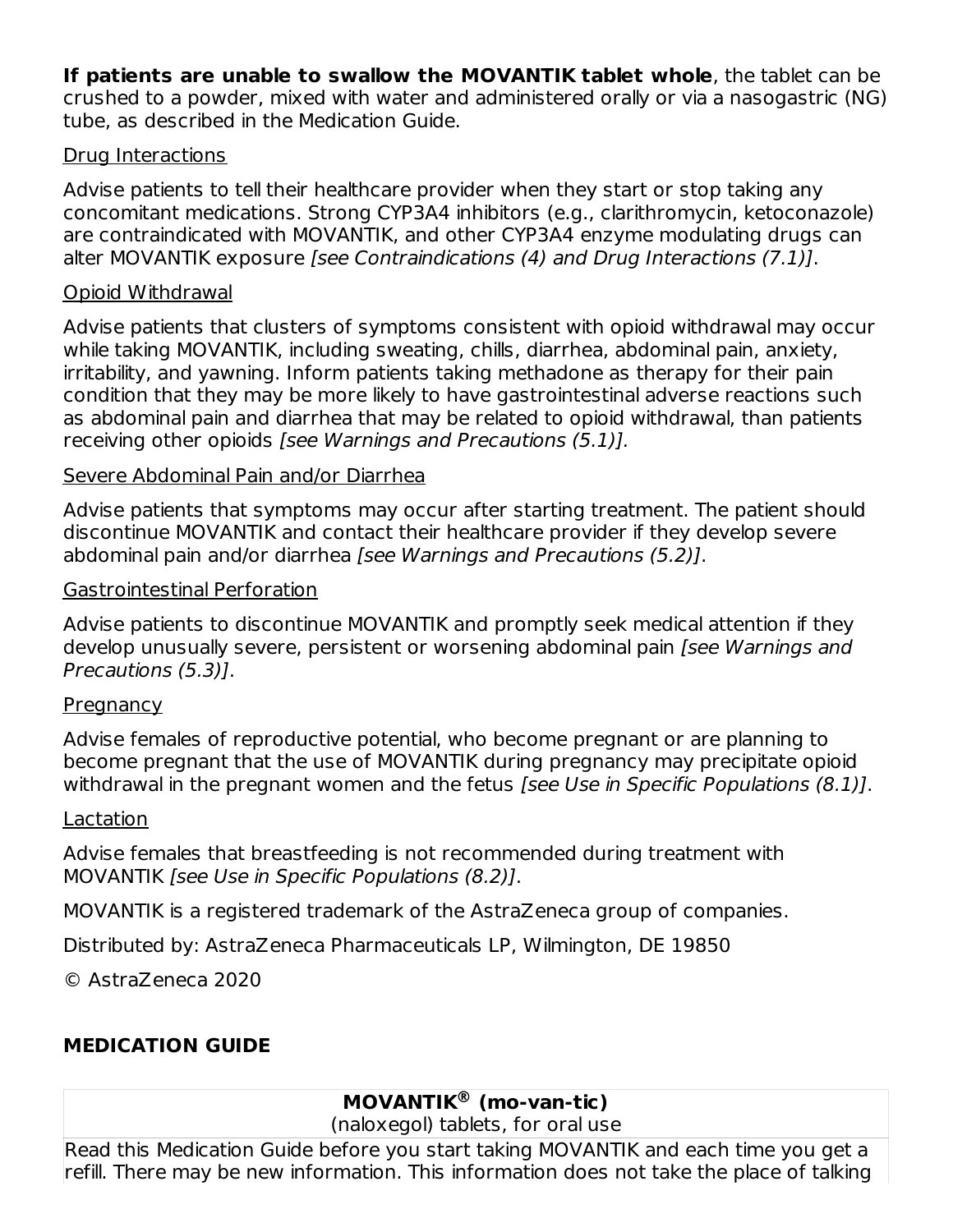#### with your healthcare provider about your medical condition or your treatment. **What is the most important information I should know about MOVANTIK? MOVANTIK may cause serious side effects, including:**

- **Opioid withdrawal.** You may have symptoms of opioid withdrawal during treatment with MOVANTIK including sweating, chills, diarrhea, stomach pain, anxiety, irritability, and yawning. If you take methadone to treat your pain, you may be more likely to have stomach pain and diarrhea than people who do not take methadone. Tell your health care provider if you have any of these symptoms.
- **Severe stomach pain or diarrhea, or both severe stomach pain and diarrhea.** Severe stomach pain and diarrhea can happen when you take MOVANTIK. These problems can happen within a few days after you start taking MOVANTIK and can lead to hospitalization. Stop taking MOVANTIK and call your healthcare provider right away if you have severe stomach pain or diarrhea, or both severe stomach pain and diarrhea.
- **Tear in your stomach or intestinal wall (perforation).** Stomach pain that is severe can be a sign of a serious medical condition. If you have stomach pain that gets worse or does not go away, stop taking MOVANTIK and get emergency medical help right away.

### **What is MOVANTIK?**

MOVANTIK is a prescription medicine used to treat constipation that is caused by prescription pain medicines called opioids, in adults with long-lasting (chronic) pain that is not caused by active cancer.

It is not known if MOVANTIK is safe and effective in children.

### **Who should not take MOVANTIK? Do not take MOVANTIK if you:**

- have a bowel blockage (intestinal obstruction) or have a history of bowel blockage.
- are allergic to MOVANTIK or any of the ingredients in MOVANTIK. See the end of this Medication Guide for a complete list of ingredients in MOVANTIK.

MOVANTIK can interact with certain other medicines and cause side effects, including opioid withdrawal symptoms such as sweating, chills, diarrhea, stomach pain, anxiety, irritability, and yawning. Tell your healthcare provider or pharmacist before you start or stop any medicines during treatment with MOVANTIK.

#### **What should I tell my healthcare provider before taking MOVANTIK?** Before you take MOVANTIK, tell your healthcare provider about all of your medical conditions, including if you:

- have any stomach or bowel (intestines) problems, including inflammation in parts of the large intestine (diverticulitis), inflammation and injury of the intestines caused by reduced blood flow (ischemic colitis), or cancer of the stomach or bowel.
- have had recent surgery on the stomach or intestines.
- have kidney problems.
- have liver problems.
- are pregnant or plan to become pregnant. Taking MOVANTIK during pregnancy may cause opioid withdrawal symptoms in you or your unborn baby. Tell your healthcare provider right away if you become pregnant during treatment with MOVANTIK.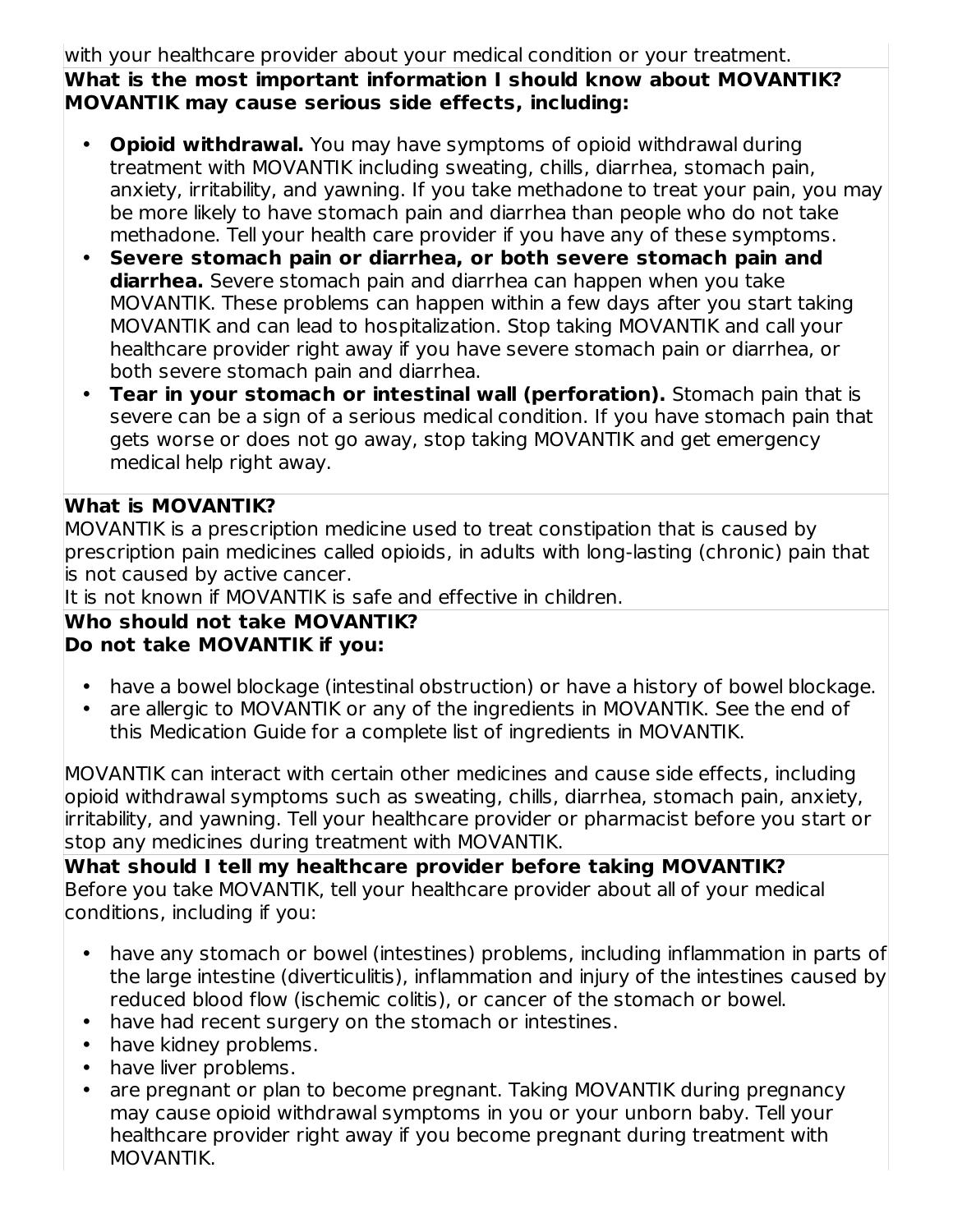- are breastfeeding or plan to breastfeed. It is not known if MOVANTIK passes into your breast milk.
- taking MOVANTIK while you are breastfeeding may cause opioid withdrawal in your baby. You and your healthcare provider should decide if you will take MOVANTIK or breastfeed. You should not breastfeed if you take MOVANTIK.

**Tell your healthcare provider about all of the medicines you take**, including prescription and over-the-counter medicines, vitamins, and herbal supplements. Other medicines may affect the way MOVANTIK works.

**Especially tell your healthcare provider if you take** a medicine called bevacizumab.

## **How should I take MOVANTIK?**

- Take MOVANTIK exactly as your healthcare provider tells you.
- Take your prescribed dose of MOVANTIK 1 time each day, on an empty stomach, at least 1 hour before your first meal of the day or 2 hours after the meal.
- **If you cannot swallow MOVANTIK tablets whole**, MOVANTIK can be mixed with water and taken by mouth or given through a nasogastric (NG) tube. To take MOVANTIK by mouth:
	- ∘ crush the tablet to a powder
	- ∘ place your dose of MOVANTIK in a glass that contains 4 ounces (120 mL) of water and stir
	- ∘ swallow MOVANTIK and water mixture right away
	- ∘ add 4 more ounces (120 mL) of water to the glass and drink right away, to make sure that you take your full dose of MOVANTIK.
- **If you cannot swallow MOVANTIK tablets and have a nasogastric (NG) tube**, MOVANTIK may be given as follows:
	- ∘ draw up 1 ounce (30 mL) of water into a 60 mL syringe and flush the NG tube
	- ∘ crush the tablet to a powder
	- ∘ place your dose of MOVANTIK in a container and mix with approximately 2 ounces (60 mL) of water
	- ∘ draw up the MOVANTIK and water into the 60 mL syringe and give the mixture through the NG tube
	- ∘ add approximately 2 ounces (60 mL) of water to the same container you used to prepare your dose of MOVANTIK
	- ∘ draw up the water using the same 60 mL syringe and use all the water to flush the NG tube and any remaining medicine from the NG tube into the stomach
- Stop taking other laxatives before you start treatment with MOVANTIK. Your healthcare provider may prescribe other laxatives if MOVANTIK does not work after 3 days of treatment.
- MOVANTIK has been shown to be effective in people who have taken opioid pain medicines for at least 4 weeks.
- Tell your healthcare provider if you stop taking your opioid pain medicine. If you stop taking your opioid pain medicine, you should also stop taking MOVANTIK.
- If you take too much MOVANTIK, call your healthcare provider or go to the nearest emergency room right away.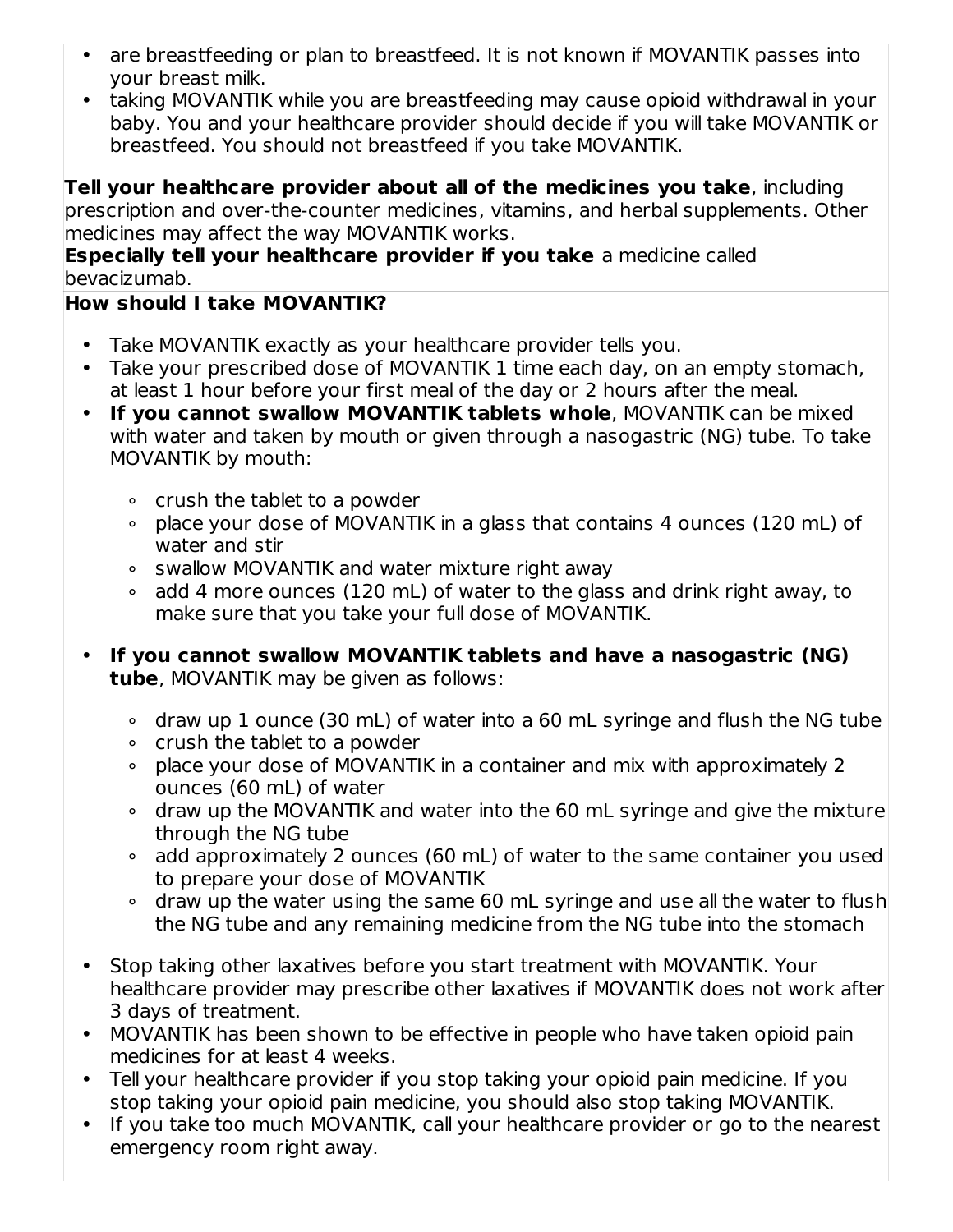### **What should I avoid while taking MOVANTIK?**

• Avoid eating grapefruit or drinking grapefruit juice during treatment with MOVANTIK.

#### **What are the possible side effects of MOVANTIK?** See **"What is the most important information I should know about MOVANTIK?"**

**The most common side effects of MOVANTIK include:** stomach (abdomen) pain, diarrhea, nausea, gas, vomiting, and headache.

Tell your healthcare provider if you have any side effect that bothers you or that does not go away. These are not all the possible side effects of MOVANTIK.

Call your doctor for medical advice about side effects. You may report side effects to FDA at 1-800-FDA-1088.

### **How should I store MOVANTIK?**

- Store MOVANTIK at room temperature between 68°F to 77°F (20°C to 25°C).
- Safely throw away medicine that is out of date or that you no longer need.

## **Keep MOVANTIK and all medicines out of the reach of children.**

### **General information about the safe and effective use of MOVANTIK**

Medicines are sometimes prescribed for purposes other than those listed in a Medication Guide. Do not use MOVANTIK for a condition for which it was not prescribed. Do not give MOVANTIK to other people, even if they have the same symptoms that you have. It may harm them. You can ask your pharmacist or healthcare provider for information about MOVANTIK that is written for health professionals.

### **What are the ingredients in MOVANTIK?**

**Active ingredient:** naloxegol oxalate

**Inactive ingredients:** The tablet core contains mannitol, cellulose microcrystalline, croscarmellose sodium, magnesium stearate, and propyl gallate. The tablet coat contains hypromellose, titanium dioxide, polyethylene glycol, iron oxide red, and iron oxide black.

Distributed by: AstraZeneca Pharmaceuticals LP, Wilmington, DE 19850 MOVANTIK is a registered trademark of the AstraZeneca Group of companies. © 2018 AstraZeneca Pharmaceuticals LP. All rights reserved. For more information, go to www.MOVANTIK.com or call 1-800-236-9933.

This Medication Guide has been approved by the U.S. Food and Drug Administration. Revised: 04/2020

### **PACKAGE/LABEL PRINCIPAL DISPLAY PANEL – 12.5**

NDC 0310-1969-30 **30 Tablets**

movantik ®

(naloxegol) Tablets

12.5 mg\*

\*Each tablet contains 14.2 mg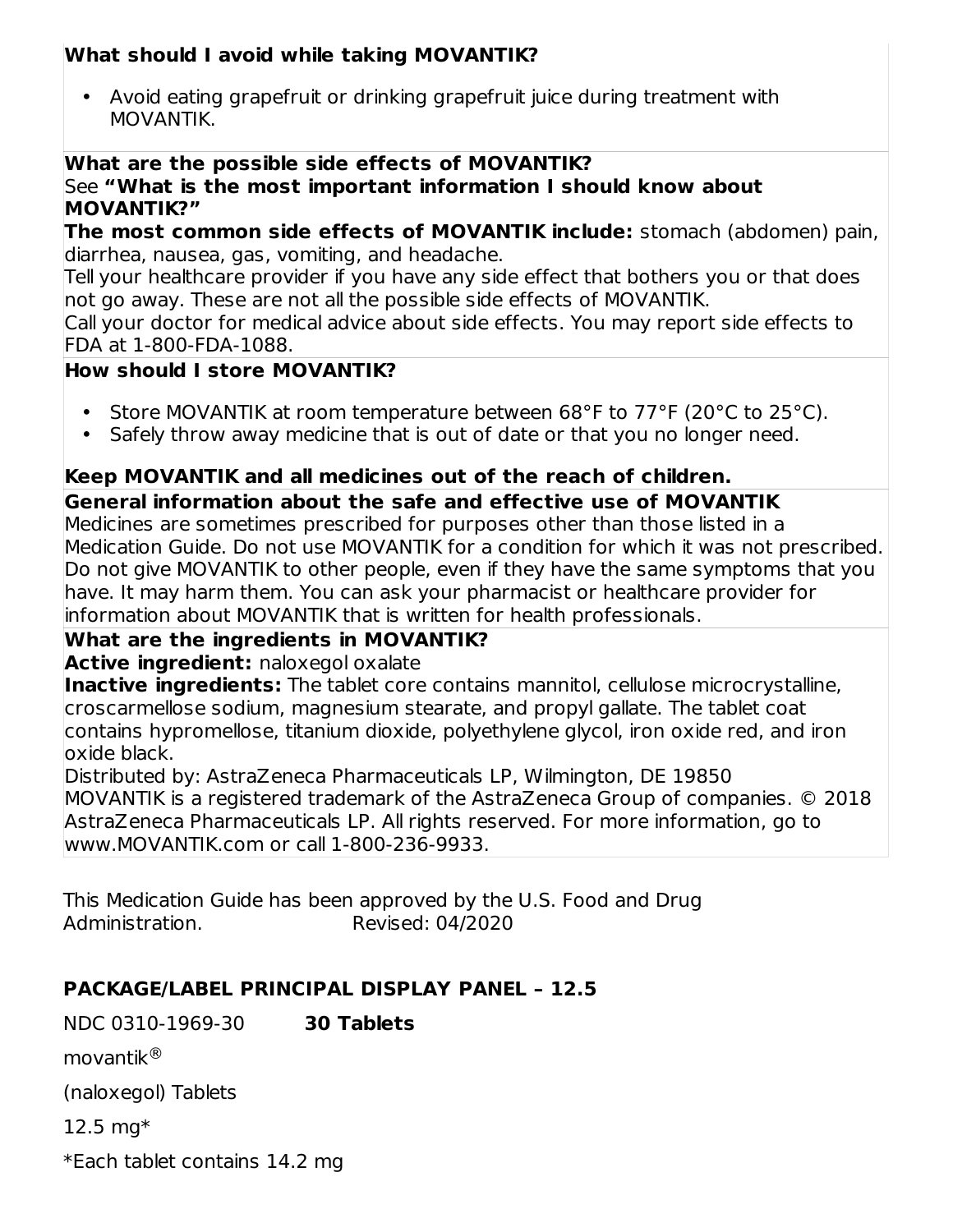# **Dispense the accompanying Medication Guide to each patient. Rx only**

AstraZeneca



## **PACKAGE/LABEL PRINCIPAL DISPLAY PANEL – 25 mg**

NDC 0310-1970-30 **30 Tablets** movantik ®(naloxegol) Tablets 25 mg\* \*Each tablet contains 28.5 mg naloxegol oxalate **Dispense the accompanying Medication Guide to each patient. Rx only** AstraZeneca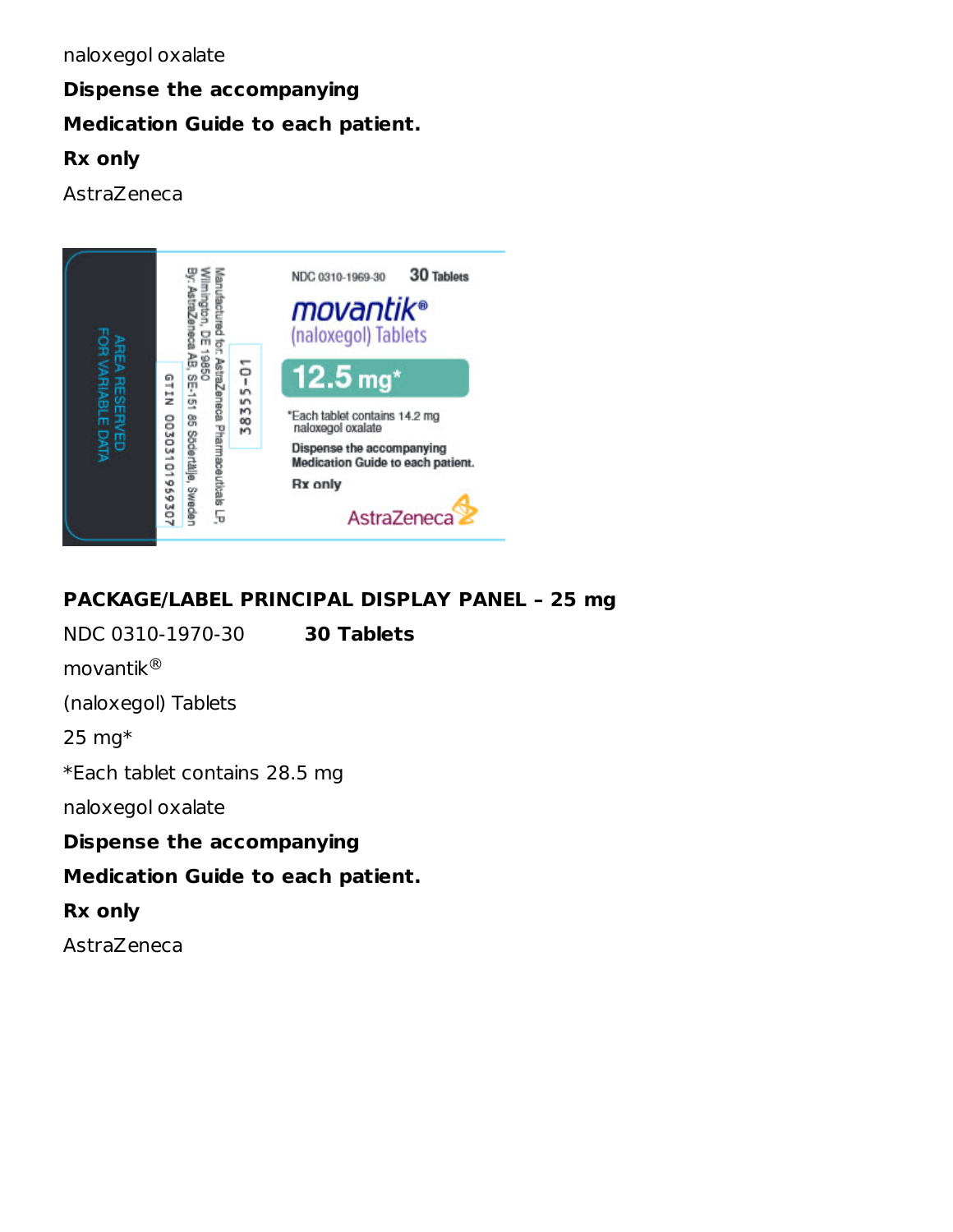

| <b>MOVANTIK</b>                                                                          |                 |                                |              |                     |                                   |                  |                    |
|------------------------------------------------------------------------------------------|-----------------|--------------------------------|--------------|---------------------|-----------------------------------|------------------|--------------------|
| naloxegol oxalate tablet, film coated                                                    |                 |                                |              |                     |                                   |                  |                    |
|                                                                                          |                 |                                |              |                     |                                   |                  |                    |
| <b>Product Information</b>                                                               |                 |                                |              |                     |                                   |                  |                    |
| <b>Product Type</b>                                                                      |                 | <b>HUMAN PRESCRIPTION DRUG</b> |              |                     | <b>Item Code (Source)</b>         |                  | NDC:0310-1969      |
| <b>Route of Administration</b>                                                           |                 | ORAL                           |              |                     |                                   |                  |                    |
|                                                                                          |                 |                                |              |                     |                                   |                  |                    |
|                                                                                          |                 |                                |              |                     |                                   |                  |                    |
| <b>Active Ingredient/Active Moiety</b>                                                   |                 |                                |              |                     |                                   |                  |                    |
|                                                                                          |                 | <b>Ingredient Name</b>         |              |                     | <b>Basis of Strength Strength</b> |                  |                    |
| <b>NALOXEGOL OXALATE</b> (UNII: 65I14TNM33) (NALOXEGOL - UNII:44T7335BKE)                |                 |                                |              |                     | NALOXEGOL                         |                  | 12.5 <sub>mg</sub> |
|                                                                                          |                 |                                |              |                     |                                   |                  |                    |
|                                                                                          |                 |                                |              |                     |                                   |                  |                    |
| <b>Inactive Ingredients</b>                                                              |                 |                                |              |                     |                                   |                  |                    |
|                                                                                          |                 | <b>Ingredient Name</b>         |              |                     |                                   |                  | <b>Strength</b>    |
| <b>MANNITOL (UNII: 30WL53L36A)</b>                                                       |                 |                                |              |                     |                                   |                  |                    |
| MICROCRYSTALLINE CELLULOSE (UNII: OP1R32D61U)                                            |                 |                                |              |                     |                                   |                  |                    |
| <b>CROSCARMELLOSE SODIUM (UNII: M280L1HH48)</b><br>MAGNESIUM STEARATE (UNII: 70097M6I30) |                 |                                |              |                     |                                   |                  |                    |
| <b>PROPYL GALLATE (UNII: 8D4SNN7V92)</b>                                                 |                 |                                |              |                     |                                   |                  |                    |
| HYPROMELLOSE, UNSPECIFIED (UNII: 3NXW29V3WO)                                             |                 |                                |              |                     |                                   |                  |                    |
| TITANIUM DIOXIDE (UNII: 15FIX9V2JP)                                                      |                 |                                |              |                     |                                   |                  |                    |
| POLYETHYLENE GLYCOL 400 (UNII: B697894SGQ)                                               |                 |                                |              |                     |                                   |                  |                    |
| <b>FERRIC OXIDE RED (UNII: 1K09F3G675)</b>                                               |                 |                                |              |                     |                                   |                  |                    |
| FERROSOFERRIC OXIDE (UNII: XM0M87F357)                                                   |                 |                                |              |                     |                                   |                  |                    |
| <b>WATER (UNII: 059QF0KO0R)</b>                                                          |                 |                                |              |                     |                                   |                  |                    |
|                                                                                          |                 |                                |              |                     |                                   |                  |                    |
|                                                                                          |                 |                                |              |                     |                                   |                  |                    |
| <b>Product Characteristics</b>                                                           |                 |                                |              |                     |                                   |                  |                    |
| Color                                                                                    | PINK (mauve)    |                                | <b>Score</b> |                     |                                   | no score         |                    |
| <b>Shape</b>                                                                             | OVAL (biconvex) |                                | <b>Size</b>  |                     |                                   | 10 <sub>mm</sub> |                    |
| <b>Flavor</b>                                                                            |                 |                                |              | <b>Imprint Code</b> |                                   | nGL;12;5         |                    |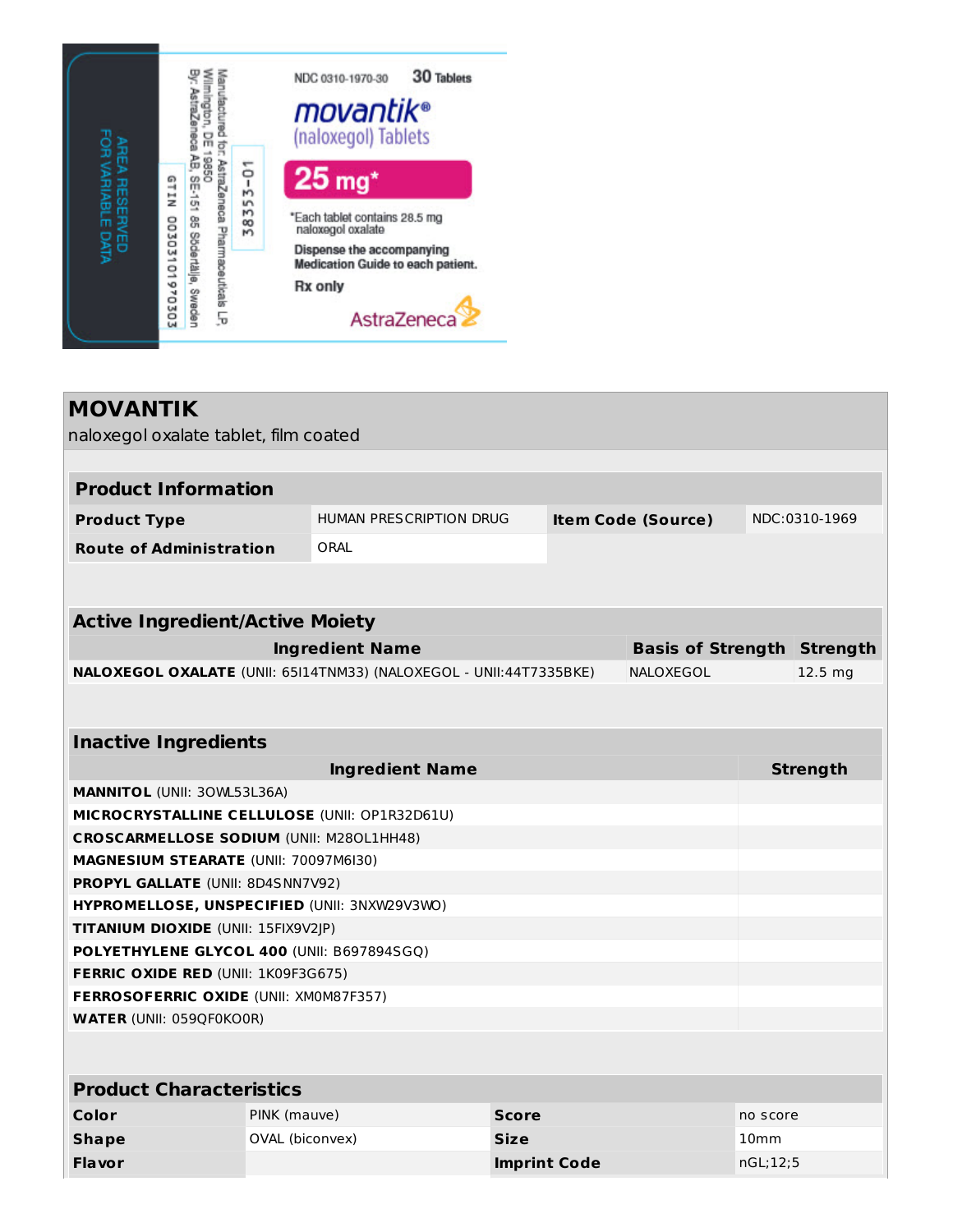|                | <b>Contains</b>              |                                                            |                                       |                                     |  |  |  |  |
|----------------|------------------------------|------------------------------------------------------------|---------------------------------------|-------------------------------------|--|--|--|--|
|                |                              |                                                            |                                       |                                     |  |  |  |  |
|                |                              |                                                            |                                       |                                     |  |  |  |  |
|                | <b>Packaging</b>             |                                                            |                                       |                                     |  |  |  |  |
| #              | <b>Item Code</b>             | <b>Package Description</b>                                 | <b>Marketing Start</b><br><b>Date</b> | <b>Marketing End</b><br><b>Date</b> |  |  |  |  |
| $\mathbf{1}$   | NDC:0310-<br>1969-30         | 30 in 1 BOTTLE; Type 0: Not a Combination<br>Product       | 03/06/2015                            | 12/31/2022                          |  |  |  |  |
| $\overline{2}$ | NDC:0310-<br>1969-90         | 90 in 1 BOTTLE; Type 0: Not a Combination<br>Product       | 03/06/2015                            | 03/06/2015                          |  |  |  |  |
| 3              | NDC:0310-<br>1969-39         | 10 in 1 CARTON                                             | 03/06/2015                            | 03/06/2015                          |  |  |  |  |
| 3              |                              | 10 in 1 BLISTER PACK; Type 0: Not a Combination<br>Product |                                       |                                     |  |  |  |  |
| 4              | NDC:0310-<br>1969-95         | 1 in 1 CARTON                                              | 08/01/2018                            | 12/31/2021                          |  |  |  |  |
| 4              |                              | 3 in 1 BLISTER PACK; Type 0: Not a Combination<br>Product  |                                       |                                     |  |  |  |  |
|                |                              |                                                            |                                       |                                     |  |  |  |  |
|                | <b>Marketing Information</b> |                                                            |                                       |                                     |  |  |  |  |
|                | <b>Marketing</b><br>Category | <b>Application Number or Monograph</b><br><b>Citation</b>  | <b>Marketing Start</b><br>Date        | <b>Marketing End</b><br><b>Date</b> |  |  |  |  |
| <b>NDA</b>     |                              | NDA204760                                                  | 03/06/2015                            | 12/31/2022                          |  |  |  |  |
|                |                              |                                                            |                                       |                                     |  |  |  |  |

| <b>MOVANTIK</b>                                                    |                         |                                   |                  |
|--------------------------------------------------------------------|-------------------------|-----------------------------------|------------------|
| naloxegol oxalate tablet, film coated                              |                         |                                   |                  |
|                                                                    |                         |                                   |                  |
| <b>Product Information</b>                                         |                         |                                   |                  |
| <b>Product Type</b>                                                | HUMAN PRESCRIPTION DRUG | <b>Item Code (Source)</b>         | NDC:0310-1970    |
| <b>Route of Administration</b>                                     | ORAL                    |                                   |                  |
|                                                                    |                         |                                   |                  |
|                                                                    |                         |                                   |                  |
| <b>Active Ingredient/Active Moiety</b>                             |                         |                                   |                  |
|                                                                    | <b>Ingredient Name</b>  | <b>Basis of Strength Strength</b> |                  |
| NALOXEGOL OXALATE (UNII: 65I14TNM33) (NALOXEGOL - UNII:44T7335BKE) |                         | NALOXEGOL                         | 25 <sub>mg</sub> |
|                                                                    |                         |                                   |                  |
|                                                                    |                         |                                   |                  |
| <b>Inactive Ingredients</b>                                        |                         |                                   |                  |
|                                                                    | <b>Ingredient Name</b>  |                                   | <b>Strength</b>  |
| <b>MANNITOL (UNII: 30WL53L36A)</b>                                 |                         |                                   |                  |
| MICROCRYSTALLINE CELLULOSE (UNII: OP1R32D61U)                      |                         |                                   |                  |
| <b>CROSCARMELLOSE SODIUM (UNII: M280L1HH48)</b>                    |                         |                                   |                  |
| MAGNESIUM STEARATE (UNII: 70097M6I30)                              |                         |                                   |                  |
| <b>PROPYL GALLATE (UNII: 8D4SNN7V92)</b>                           |                         |                                   |                  |
| HYPROMELLOSE, UNSPECIFIED (UNII: 3NXW29V3WO)                       |                         |                                   |                  |
| TITANIUM DIOXIDE (UNII: 15FIX9V2JP)                                |                         |                                   |                  |
| POLYETHYLENE GLYCOL 400 (UNII: B697894SGQ)                         |                         |                                   |                  |